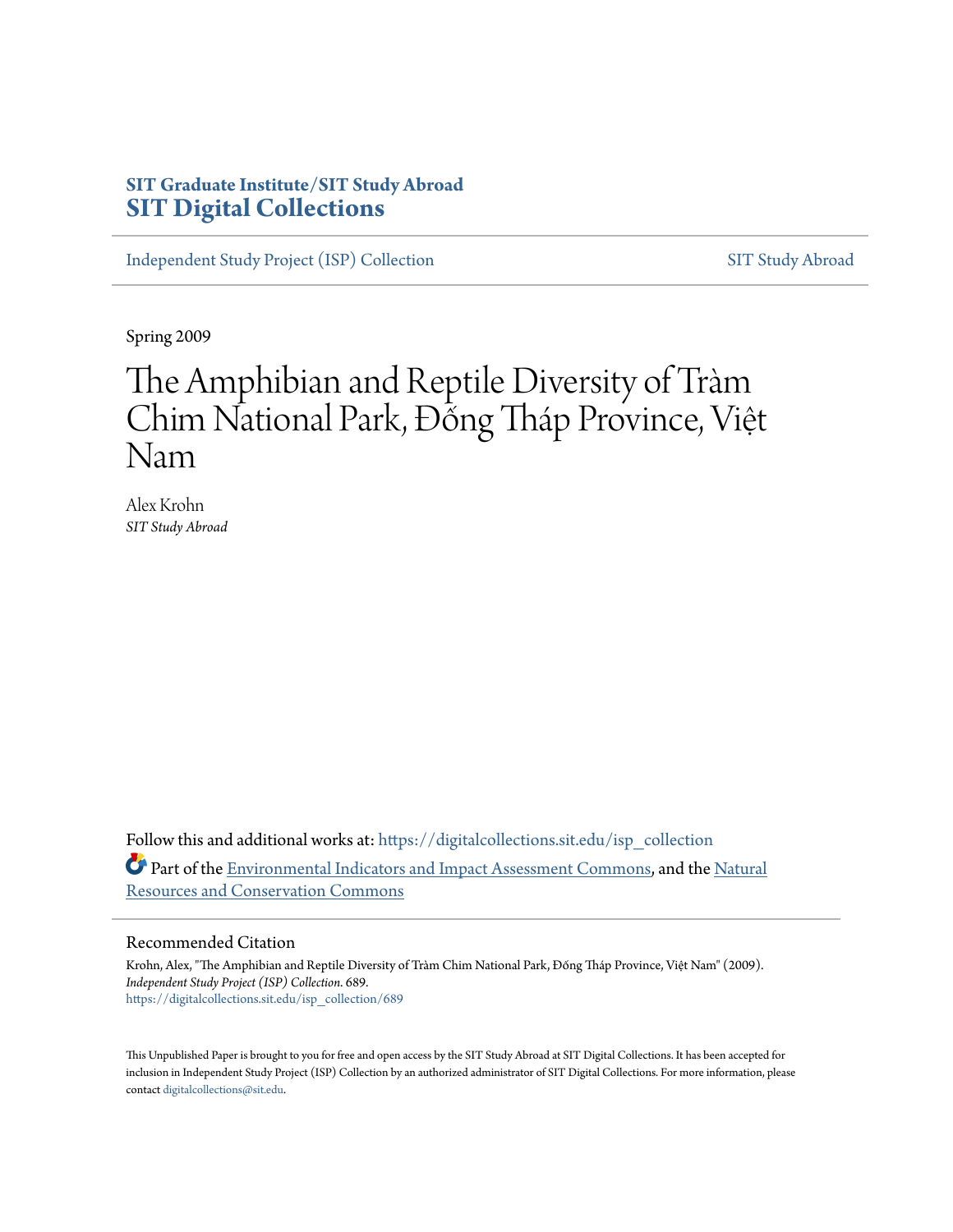# The Amphibian and Reptile Diversity of Tràm Chim National Park, Đống Tháp Province, Việt Nam

Alex Krohn SIT: Vietnam Mekong Delta Spring 2009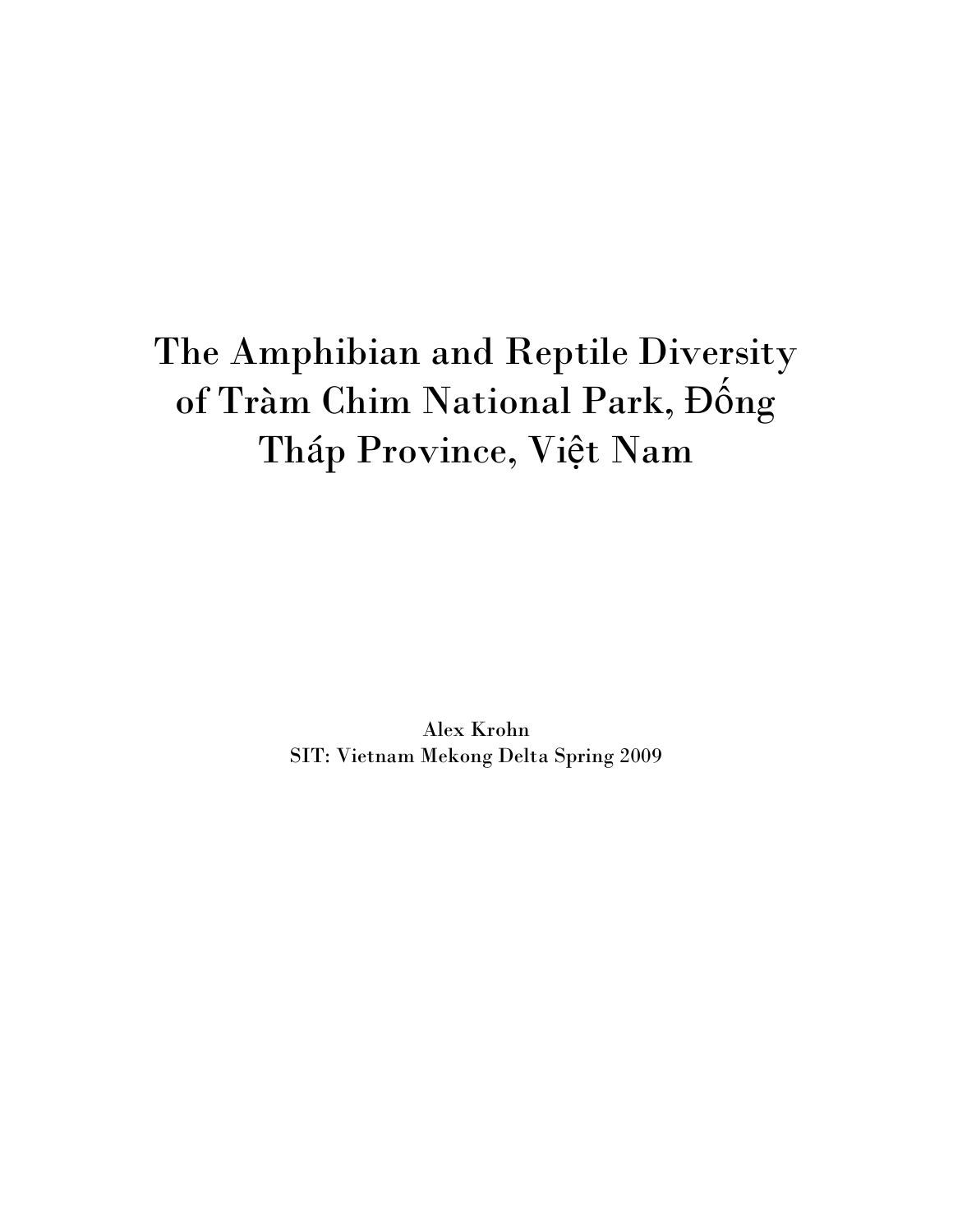## **ISP Copyright Release**

The author hereby does grant the School for International Training the permission to electronically reproduce and transmit this document to the students, alumni, staff, and faculty of the World Learning Community.

The author hereby does grant the School for International Training the permission to electronically reproduce and transmit this document to the public via the World Wide Web or other electronic means.

The author hereby does grant the School for International Training the permission to reproduce this document to the public in print format.

Student (please print name): Alex Krohn

Signature: ally Kostn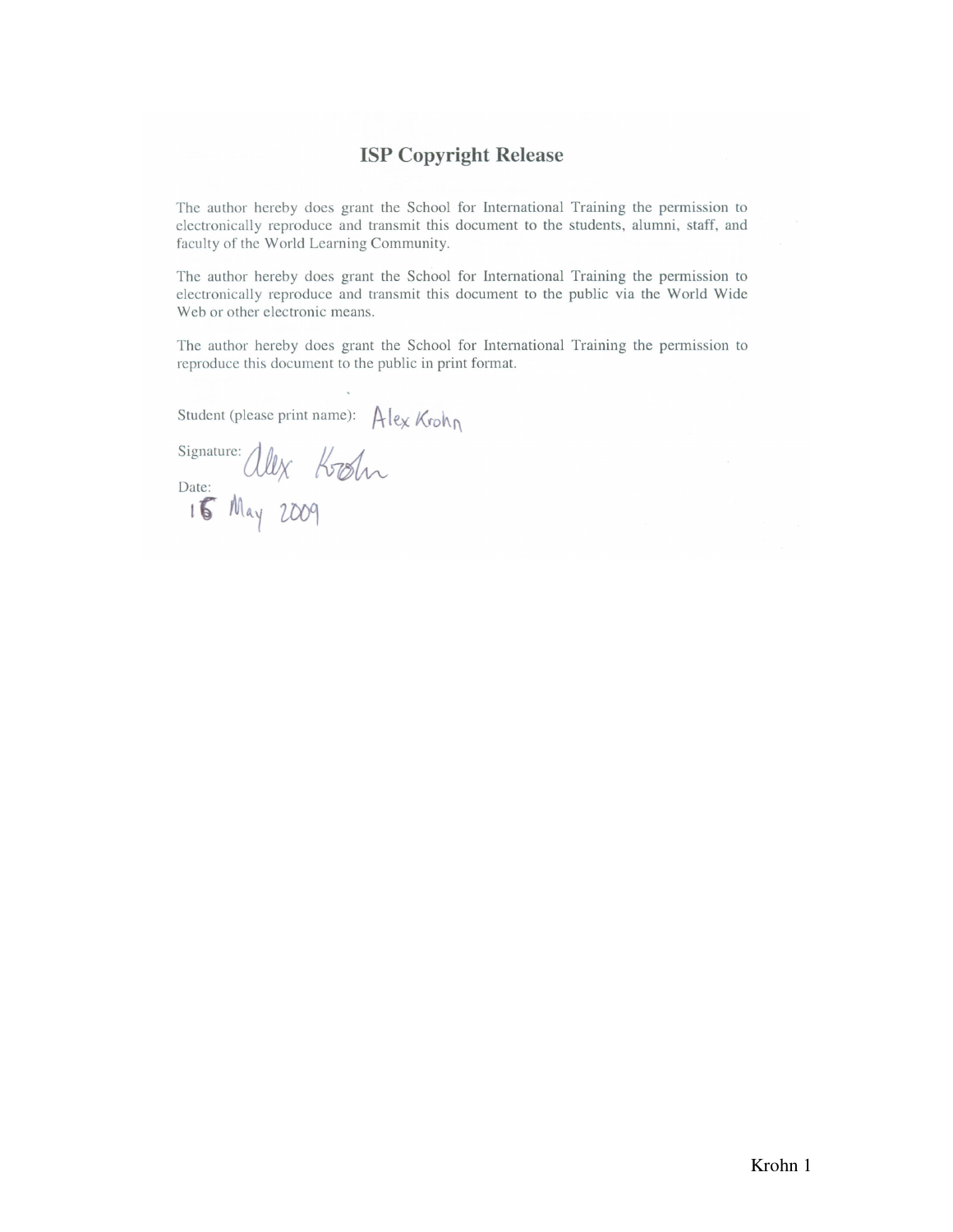# Table of Contents

| 6.1 Overall Diversity and its Implications for Conservation16 |  |
|---------------------------------------------------------------|--|
|                                                               |  |
|                                                               |  |
|                                                               |  |
|                                                               |  |
|                                                               |  |
|                                                               |  |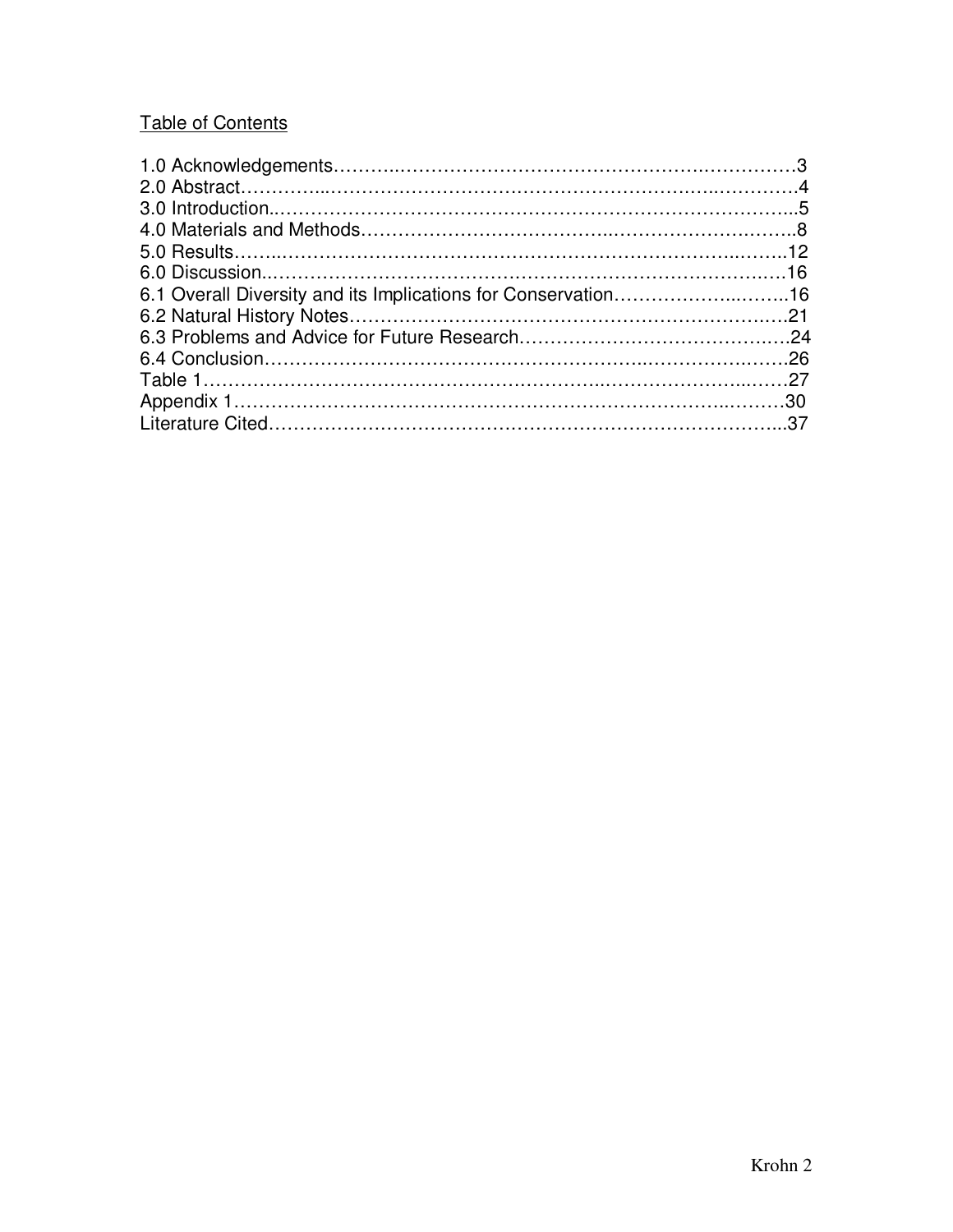## 1.0 **Aknowledgements**

First and foremost I would like to thank everyone at Tram Chim National Park for their help. Most of all I would like to thank Nguyễn Hoàng Minh Hải for his helpfulness, dedication and most of all his patience throughout the project. I would also like to thank SIT and their staff on the Vietnam Mekong Delta Program for giving me this opportunity to study what I love in this great country.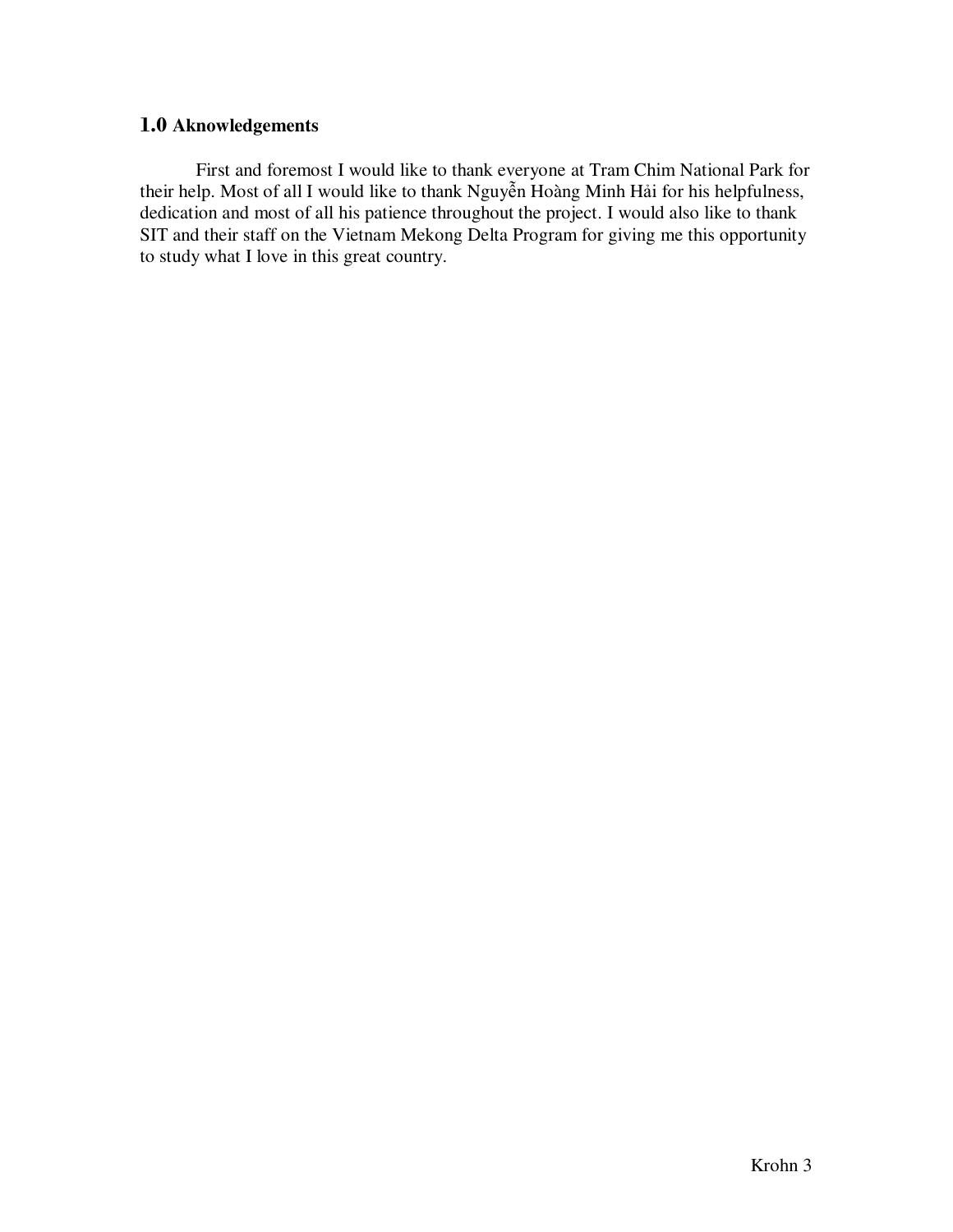#### 2.0 **Abstract:**

 The herpetofauna of the Mekong Delta Region of Vietnam is not as frequently studied as the fauna of the Central and Northern Highlands Regions of the same country. Tram Chim National Park is situated in the Mekong Delta Region in Đồng Tháp Province and is one of the last remaining intact areas of the "Plain of Reeds" ecosystem that once used to cover this now mainly agricultural land. Although studies on the bird fauna, vegetation and ecological management of Tram Chim National Park are common, there has never been a study of the parks reptiles and amphibians. Moreover, by comparing the herpetological diversity between two differently managed areas within the park  $(A_1 \text{ and } B_2)$ A2) one can elucidate the effect of these conservation strategies on reptiles and amphibians. For 16 days the reptiles and amphibians of Tram Chim National Park were intensely documented by means of visual encounter surveys, pitfall traps and help from the local villagers. 440 reptiles and amphibians, composing 26 species were found. This represents 10 more species than found by Nguyen et al (2007) in an almost identical habitat in a neighboring province. The overall herpetological diversity of Tram Chim National Park was calculated, and it is extremely high (3.23 by Shannon's diversity index). It was found that, surprisingly, the improperly managed area of  $A_2$  is actually more herpetologically diverse than  $A_1$ . However, this difference is most likely due to seasonal variations as many villagers said that substantially more reptiles are found  $A_1$ during the wet season. In the end this study 1) documented the reptile and amphibian diversity of Tram Chim National Park, 2) concluded that the conservation management strategies of the park are sound and 3) may have also found up to 16 range extensions or confirmations.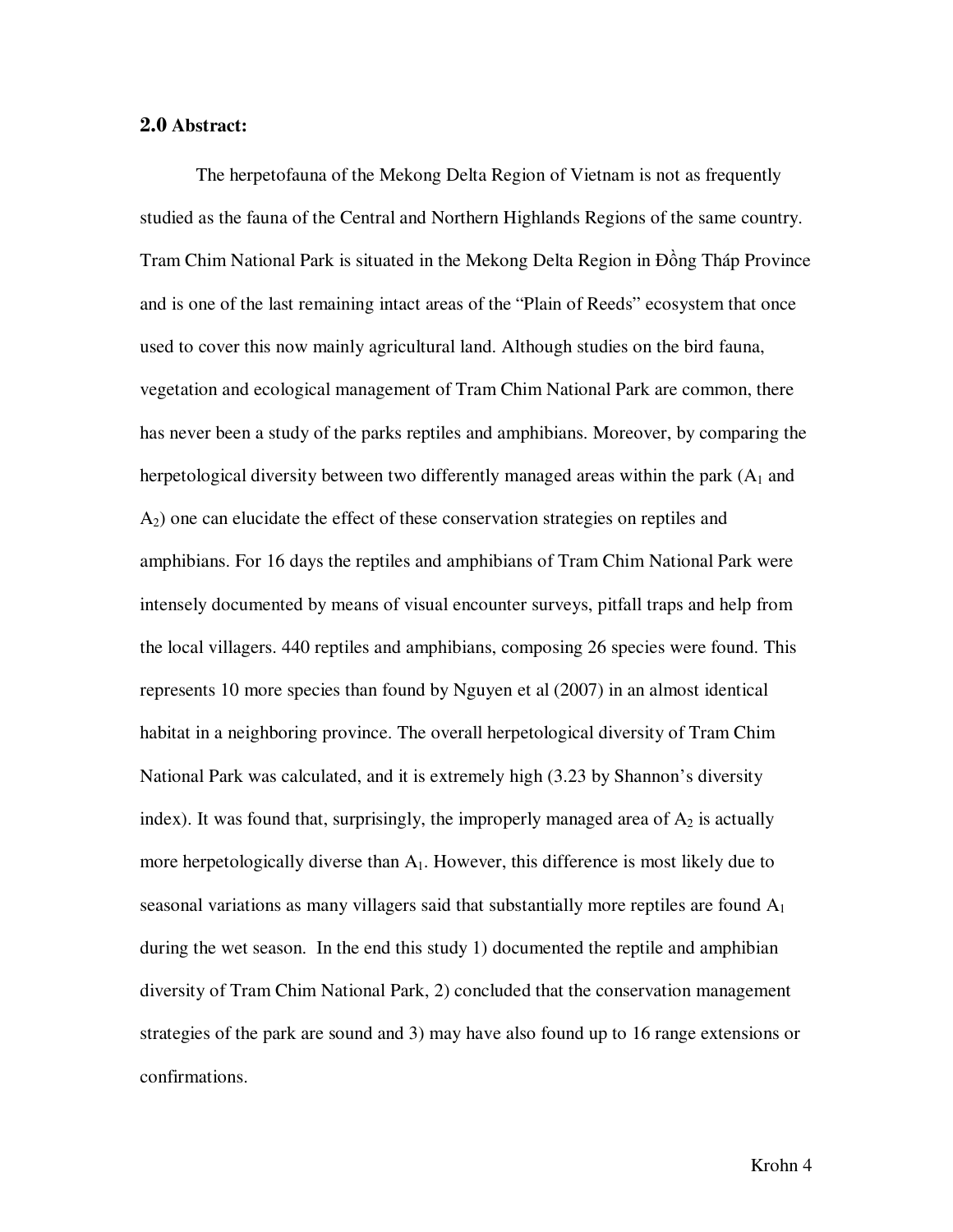#### 3.0 **Introduction:**

The reptiles and amphibians of Vietnam have been well documented, but only in its most biodiverse areas (Bain et al 2008, Nguyen et al 2009). There is a high rate of endemic amphibian and reptile species in Vietnam, and as a result surveys to mountainous areas often yield new species (for example Bain and Nguyen 2004, Bain et al. 2008). Alternatively, because of the prospect of finding a new species in these forested mountainous areas, studies in less-forested areas like Southern Vietnam, in particular the Mekong Delta Region, are much rarer. Currently, the total number of amphibian and reptile species in Vietnam is more than 458, including 82 new species described since 1980 (Nguyen 2006).

Recently Nguyen et al (2009) published an unequivocal masterpiece of herpetological literature on the herpetofauna of Vietnam. It gives detailed descriptions of species' ranges, current names, former names (scientific, English and Vietnamese) and comes with a myriad of color plates to make identifications of morphospecies quite easy. Despite all this, its information in the Mekong Delta is lacking. This may be a product of a lack of studies done in the region or the fact that all of the authors are based in Hanoi. Thus information of the distributions of species in the Mekong Delta is of critical importance to herpetology in Vietnam.

 On a more local scale, at Tram Chim National Park, this information is just as badly needed. There is a fair amount of literature on Tram Chim National Park, but it is mostly analyses of the management strategies of the park. Any studies relating to the fauna of Tram Chim National Park generally concentrate on birds and fish. Faunal inventories for amphibians and reptiles were rumored to exist, but were probably just the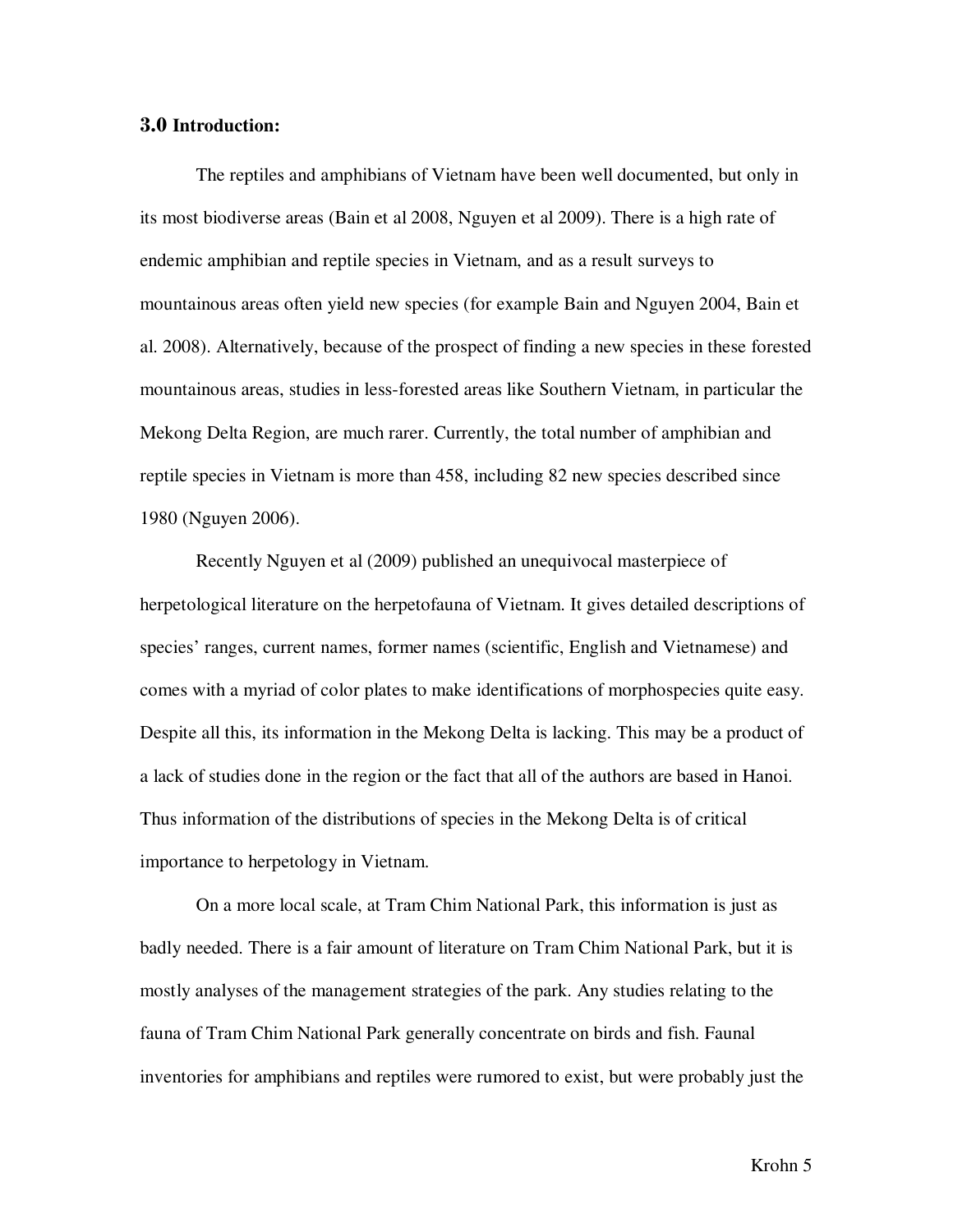results from Nguyen et al. (2007). Nguyen et al (2007) assesses the ornithological, ichtyological and herpetological biodiversity of an ecosystem that is extremely similar to Tram Chim National Park. The data that they have collected will be an excellent baseline of which this study will most likely follow closely. In order to properly asses the full biodiversity and to optimize its conservation efforts, a reptile and amphibian study must be completed in order to fill in the many gaps in herpetological knowledge at Tram Chim National Park.

Tram Chim National Park is located in near the town of Tràm Chim in Đồng Tháp



Province in the Mekong Delta Region of Vietnam (Figure 1). Precisely it is located at  $10^{\circ}40' - 10^{\circ}47'N$ ,  $105^{\circ}26' - 105^{\circ}36'E$ . The park is divided into five zones,  $A_1 - A_5$ .  $A_1$  is a well managed area whose hydrology is representative of the natural water flow in the grassland ecosystem. It is dominated by *Eleocharis sp.* grasses, but also has a few stands of *Melaleuca cajuputi* trees and wild rice (Nguyen and Wyatt 2006, personal observation).  $A_2$  represents improper management. Water levels

Figure 1: Location of Tram Chim National Park in the Socialist Republic of Vietnam (taken from EnchantedLearning.com).

are kept unnacturally high here and as a result the grasses are much more densely packed, there is more *Melaleuca cajuputi*  coverage and less *Eleocharis sp.* grows there (Nguyen and

Wyatt 2006, personal observation). The other areas vary in their management strategies as well, but are unimportant to this study.

The purpose of this study is to survey the reptiles and amphibians of Tram Chim National Park. Secondarily, this study aims to asses the differences in biodiversity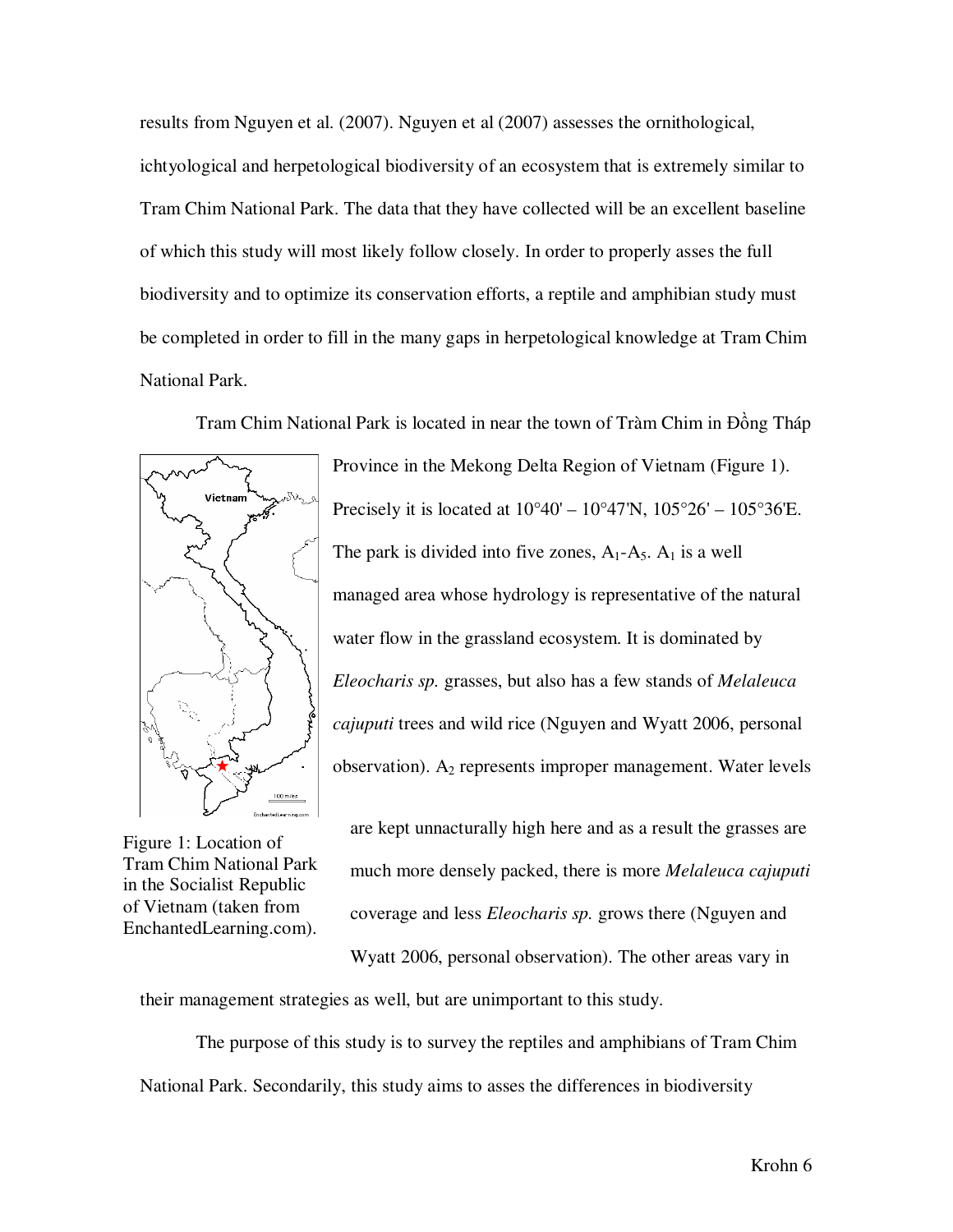between the differently managed regions of  $A_1$  and  $A_2$  in the park to see what effect the management strategies have on their herpetofaunal diversities. These objectives will be completed by surveying and documenting the herpetofauna of these two areas systematically through pitfall traps, visual encounter surveys and with the aid of local villagers. Using carefully taken photographs of the animals, they will be identified using current primary literature, and will hopefully not be harmed in the process.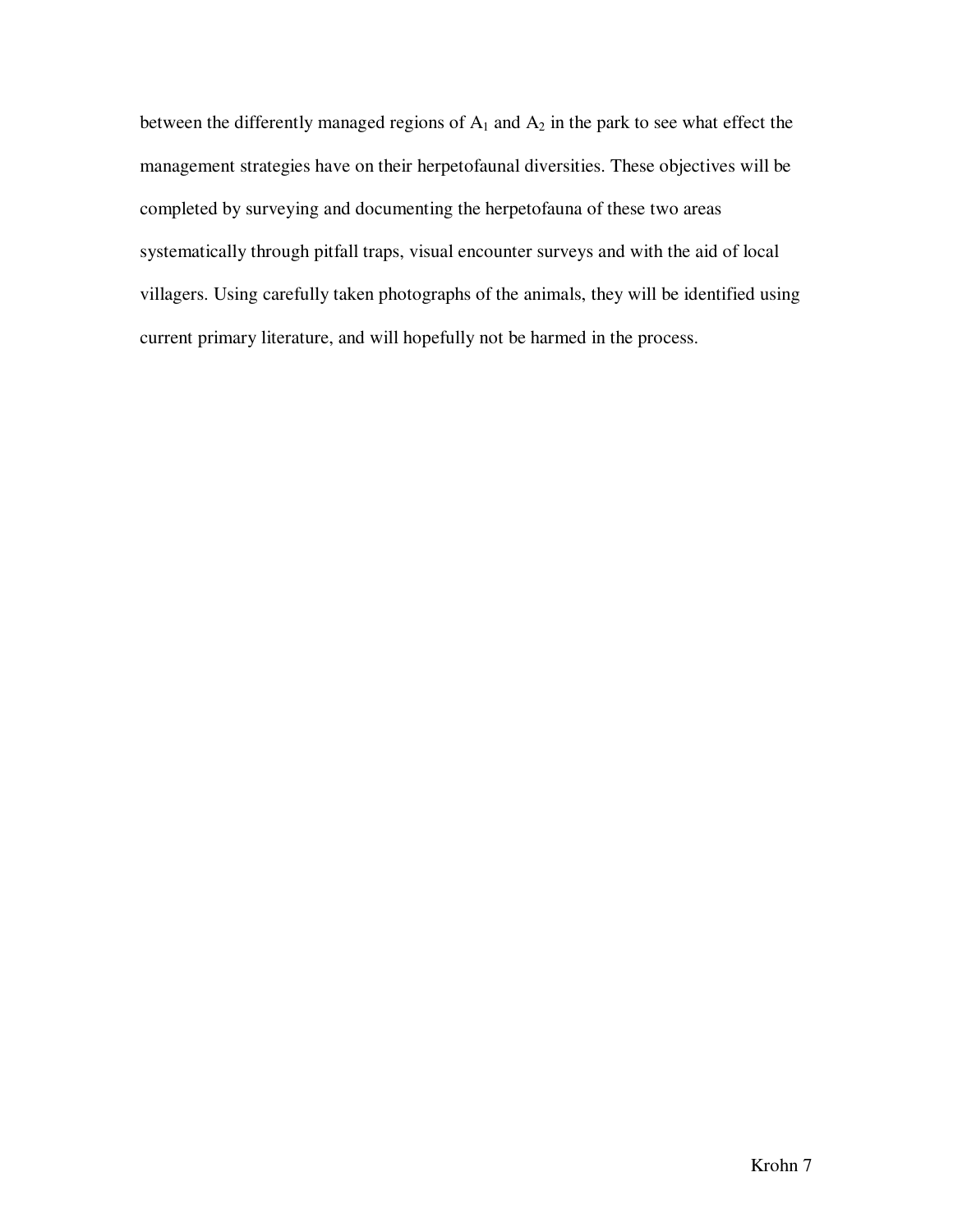#### 4.0 **Materials and Methods:**

Over the course of 16 days, from April  $20^{th}$  until May  $8^{th}$  (excluding May  $2^{nd}$ ,  $3^{rd}$ and  $4<sup>th</sup>$ ), 2009, the author sampled for reptiles and amphibians in two areas of Tram Chim National Park referred to as  $A_1$  and  $A_2$  (Figure 3).

Three main techniques were used to document reptiles and amphibians within the park. First and most commonly, visual encounter surveys were conducted by the author (sometimes accompanied by members of the Tram Chim National Park technical staff). These were conducted on 14 of the 16 days at the park. These surveys involved walking along the dikes of A1 or A2, plains of grasses, *Melaleuca cajuputi* forests or roads



Figure 3: Administrative map of Tram Chim National Park (taken from Le 2005). The approximate locations of the pitfall traps in  $A_1$  and  $A_2$  (left and right respectively) are marked with red stars. The location of Tram Chim Town is marked with a black star.

adjacent to the park looking for any reptiles or amphibians. These surveys were conducted from 8:00 to 12:00 and/or from 19:00 to 22:00. We changed which section of the park we investigated each day and attempted to get some sort of visual

survey from each major area (North, South, East and West) within  $A_1$  or  $A_2$ .

The second technique used

involved setting up pitfall traps in one location in  $A_1$  and  $A_2$ . Pitfall trap design was based on Crosswhite et al (1999). Both traps used fishing net (hole size less than 2mm),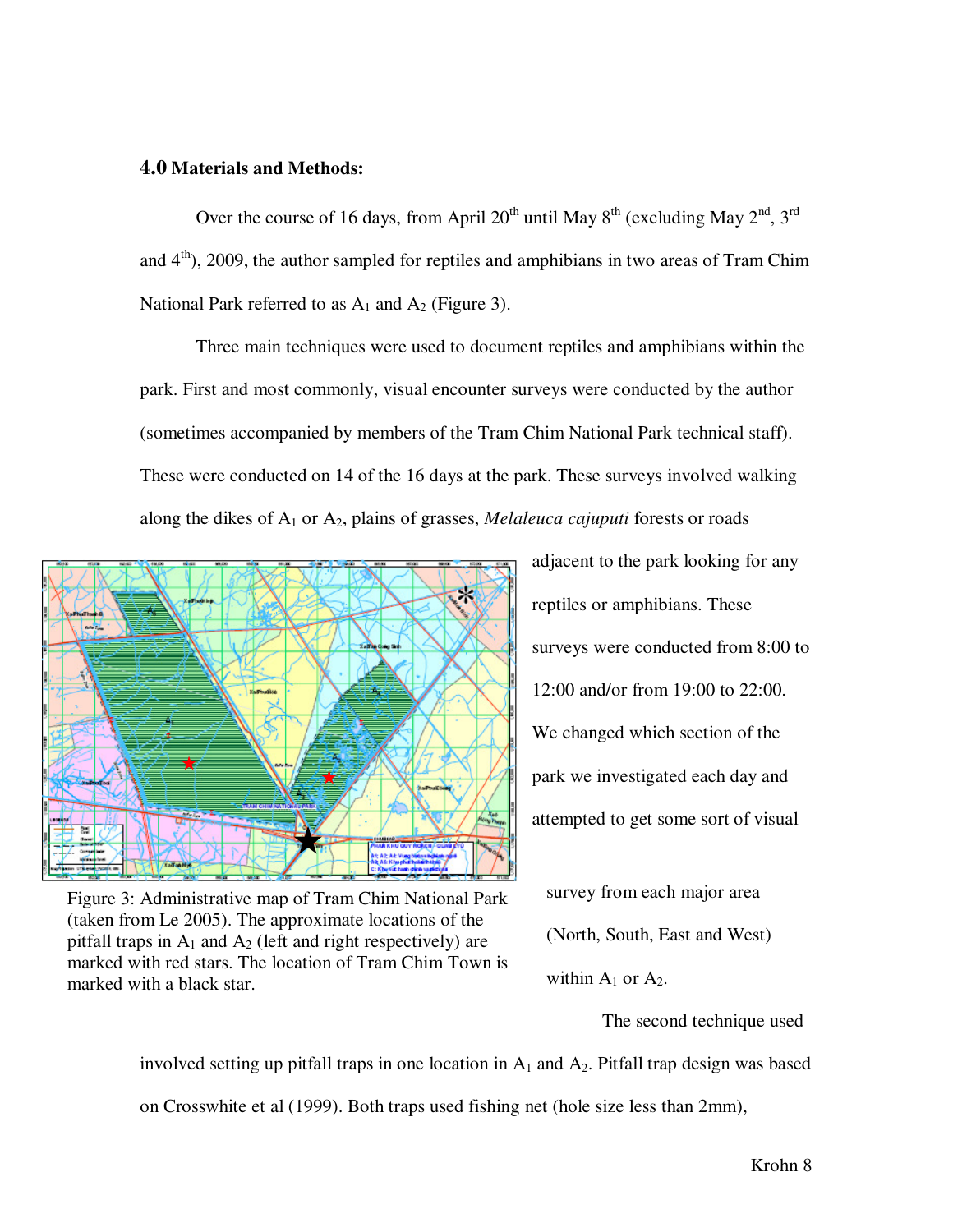measuring 5m in length and 1m in height, that was dug into the ground approximately 5cm deep and stood upright by being tied to sticks of *Eucalyptus sp.* also dug into the ground. On each lateral side of the fishing net 4 buckets (from 8-12 liters in volume) were dug in the ground evenly spaced apart along the length of the fishing net. The buckets were always placed in the ground in such a manner that there was one (a 10 or 12 liter bucket) on both sides of the ends of the net, and so that the tops of the buckets were both flush with the ground and the side of the net. These traps were checked every other day in the morning when the visual encounter survey of the respective area of the park was being conducted. To ensure that the traps were in areas representative of the section of the park that they were in, the trap in A1 was placed adjacent to an *Eleocharis dulchis*  field and the trap in A2 was placed adjacent to a *Melaleuca cajuputi* stand.

 The final method for surveying for amphibian and reptiles used the help of local farmers to find the animals. These farmers were recruited by the technical staff and instructed to devote an entire day to capturing as many reptiles and amphibians as possible. The farmers were also instructed to remember the time and location of capture of each individual caught. In return for their service they were paid 100,000 VND. A member of the technical staff and the author would then meet the farmer the next day at the ranger station from where they based their searches. The specimens were documented then given back to the farmers to do with them what they wished. As each specimen was documented the farmer was asked where and when he caught them and the information was translated for the author by the member of the park's technical staff. Three farmers (each searching for a total of five days) were used in  $A_1$ , while five farmers (each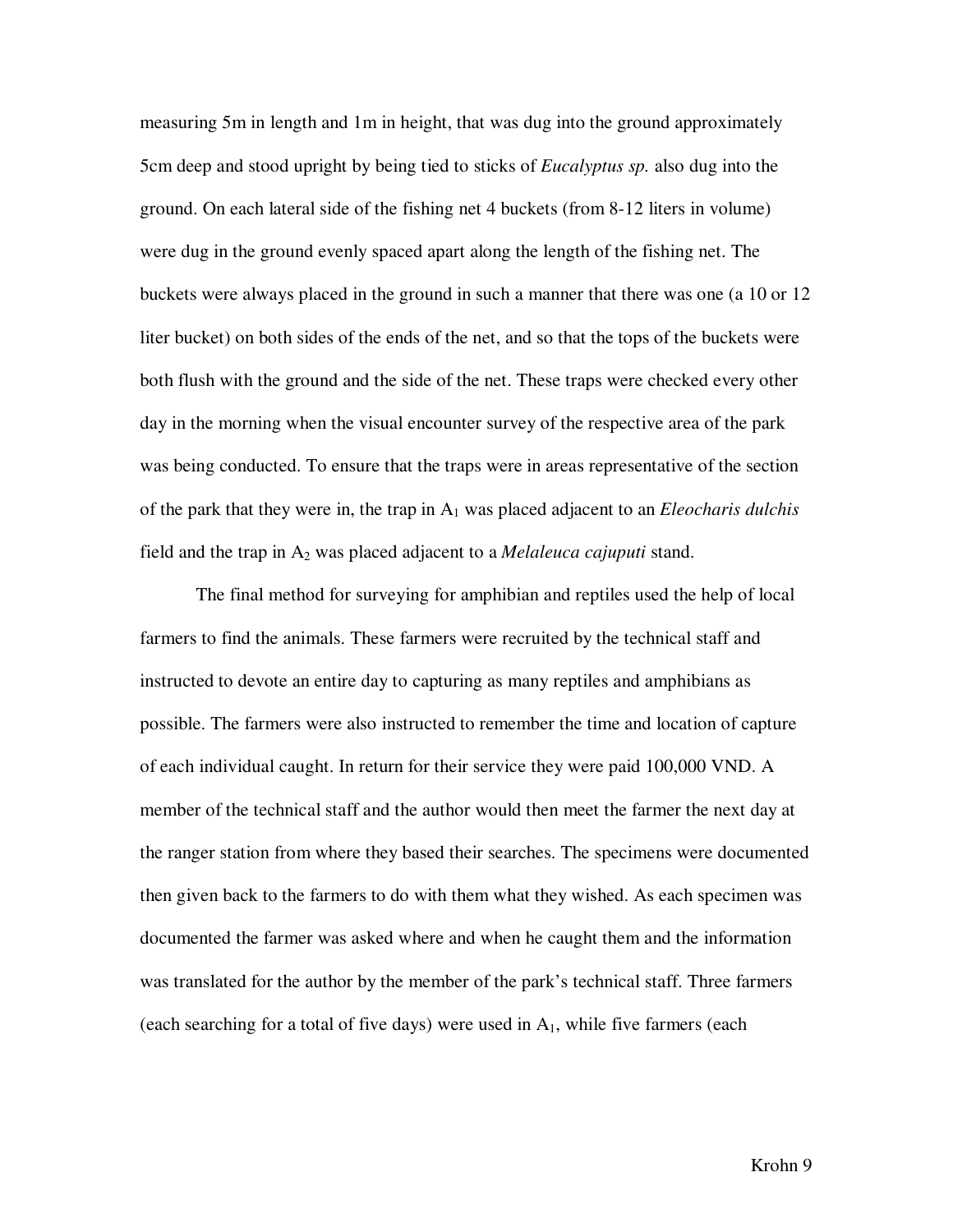searching for a total of three days) were used in  $A_2$ . The discrepancy between these numbers resulted from poor planning and an unexpected holiday.

 Whenever any reptile or amphibian was encountered it was photographed before attempting capture (unless it had already been captured by a farmer or pitfall trap). The time, locality, picture number, a tentative identification and any other pertinent notes were recorded in the work journal. If more than one individual of the same species was captured by the farmer, a representative individual was chosen to be photographed. The other individuals were simply counted, not photographed. A ventral scale on any snake captured and the first right finger of each amphibian was clipped for recapture information. After this process of documentation, the animals were released at their site of capture or returned to the farmers.

 Upon returning to Cần Thơ data was entered into Microsoft Excel 2003 and analyzed. Choices of diversity indices came from Magurran (2004). Shannon's diversity index was calculated 1) because of tradition and 2) so it could be compared to the author's previous work in temperate habitats. Simpson's diversity and evenness measures were calculated because they fit the situation best and were recommended by Magurran (2004). Instead of 1/D being used for the Simpson's diversity measure, -ln(D) was used (Rosenzweig 1995, Magurran 2004). For overall measurements of evenness, all species were used, however in measures of evenness in  $A_1$  and  $A_2$  only those species encountered in the field were used. The species caught at the market and not encountered in the field are: *Cylindrophiidae ruffus, Python morulus bivittatus, Xenopeltis unicolor,* 

*Coelognathus flavolineatus, Pytas korros*, *Enhyris innominata, Enhydris subtaeniata, Homalopsis buccat* and *Malayemys subtrijuga*. *Hemidactylus frenatus* and *H. platyurus*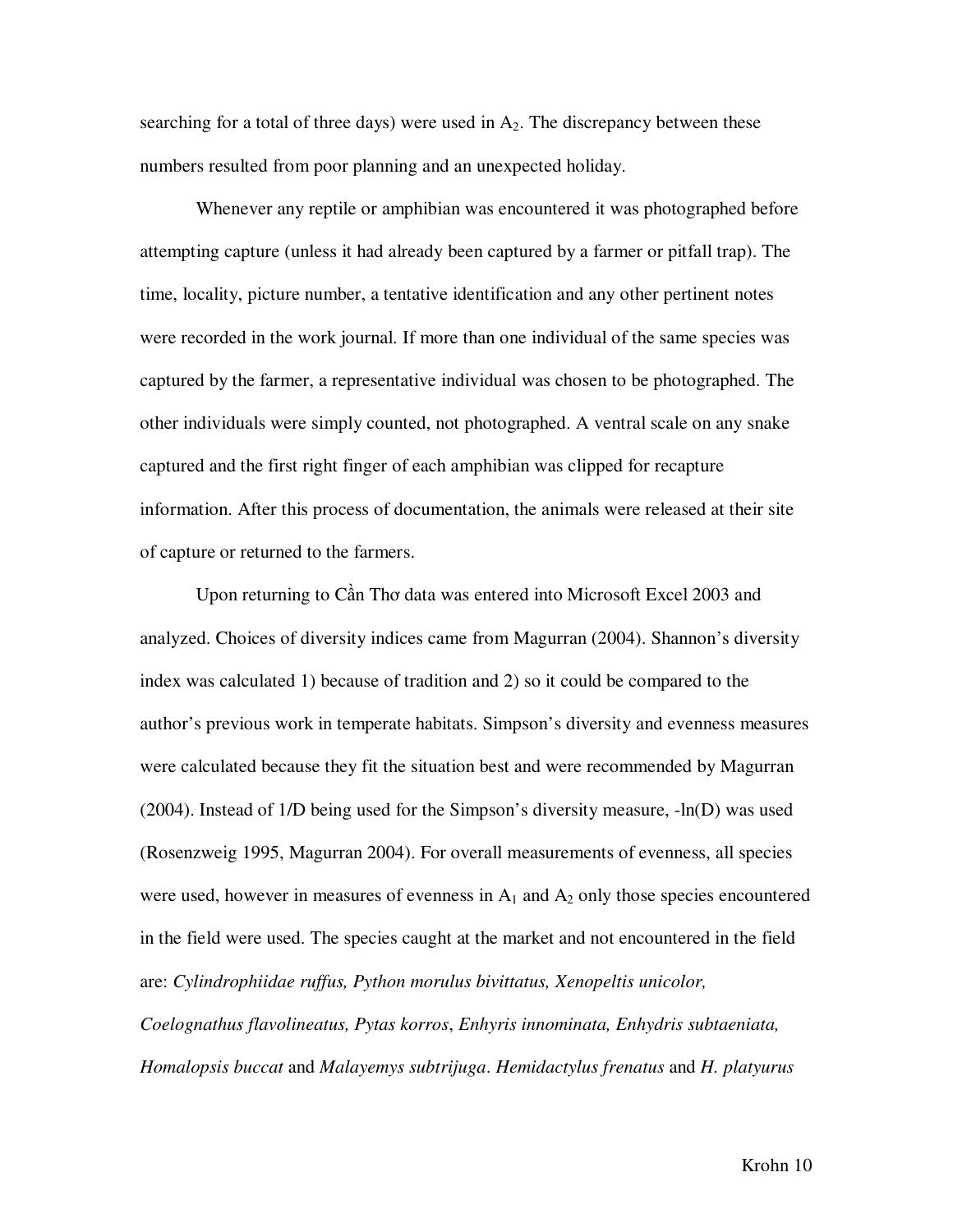were also left out of the evenness and diversity indices because their abundance was heavily localized within the park headquarters.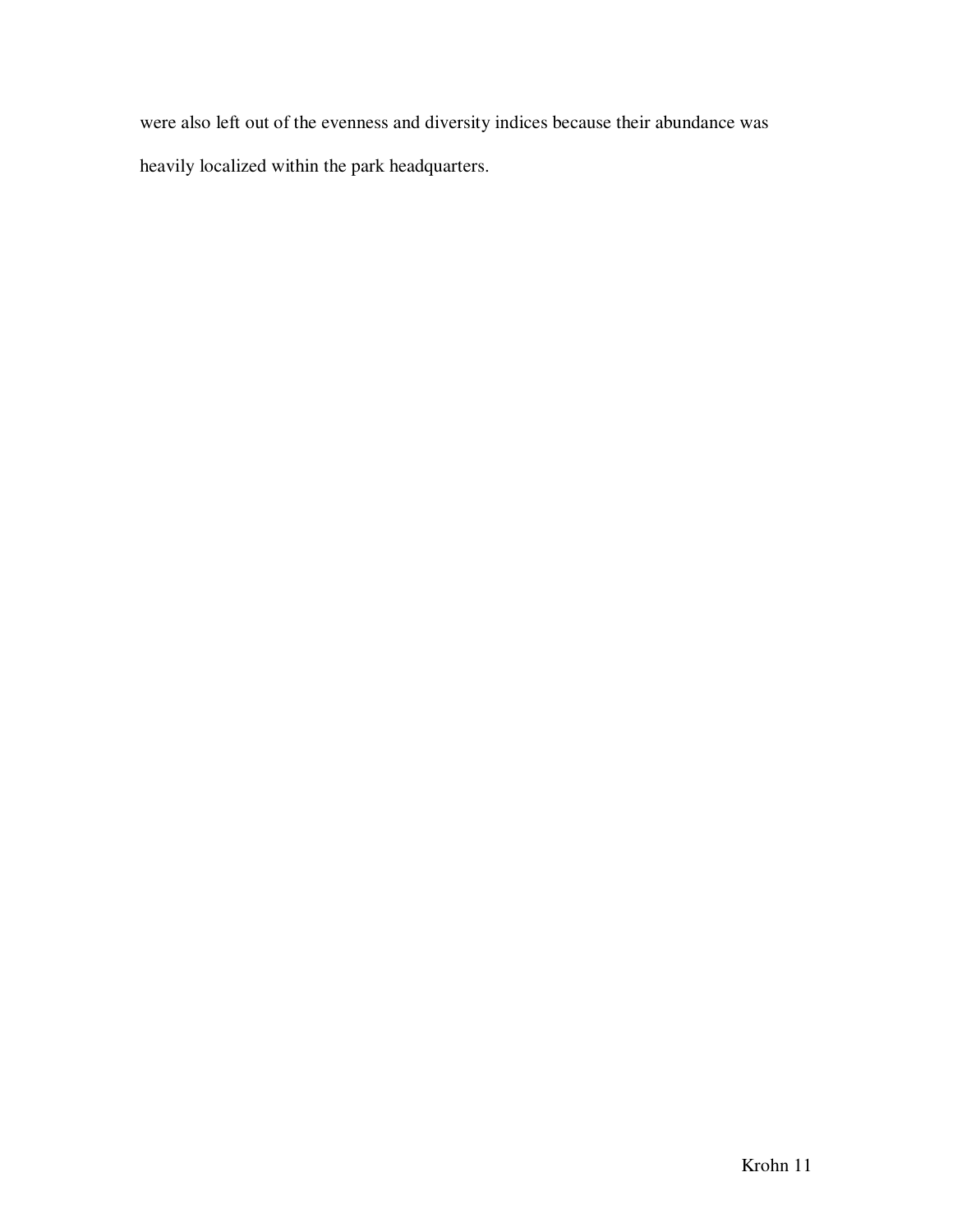#### 5.0 **Results:**

 Over the 16 day study period, 440 reptiles and amphibians were photographed or documented within two distinct areas in Tram Chim National Park. These animals represent 26 species spanning 14 families and 3 of 4 total orders of amphibians and reptiles. Table 1 (starting on page 20) gives a detailed species account, locality information and numbers caught for each specimen. Appendix 1 contains distinguishing photographs of most species. Only one specimen was ever recaptured. It was the *Enhydris subtaeniata* that was collected at the market but then released into A<sub>1</sub>. The day after its release it was found dead floating in the water not more than 30 meters past where it had been released. Information on snake length, associated weather and microhabitat are available upon request.

 Overall, Tram Chim National Park has a diverse assemblage of reptiles and amphibians according to Shannon's and Simpson's diversity indices. The evenness of the assemblage, however, is quite low, although it is higher than when the market species are included (Table 2).

|                                      | А1    | $\mathbf{A2}$ | Overall |
|--------------------------------------|-------|---------------|---------|
| <b>Simpson's Diversity</b><br>Index: | 1.05  | 1.2           | 1.11    |
| <b>Simpson's Evenness:</b>           | 0.237 | 0.185         | 0.132   |
| <b>Shannon's Diversity</b><br>Index: | 1.3   | 1.64          | 3.32    |

Between the areas of  $A_1$  and  $A_2$  diversity varied, although not as highly as expected given the large differences in species (18 species

Table 2: Simpson's diversity index and evenness measure, and Shannon's diversity index (Magurran 2004) for A1, A2 and overall in Tram Chim National Park

in  $A_2$  and 12 species in  $A_1$ ).

Simpson's diversity and Shannon's diversity indices both follow the same trend and are slightly higher in  $A_2$ . Evenness is again quite low, but slightly higher in  $A_1$ . Thus overall,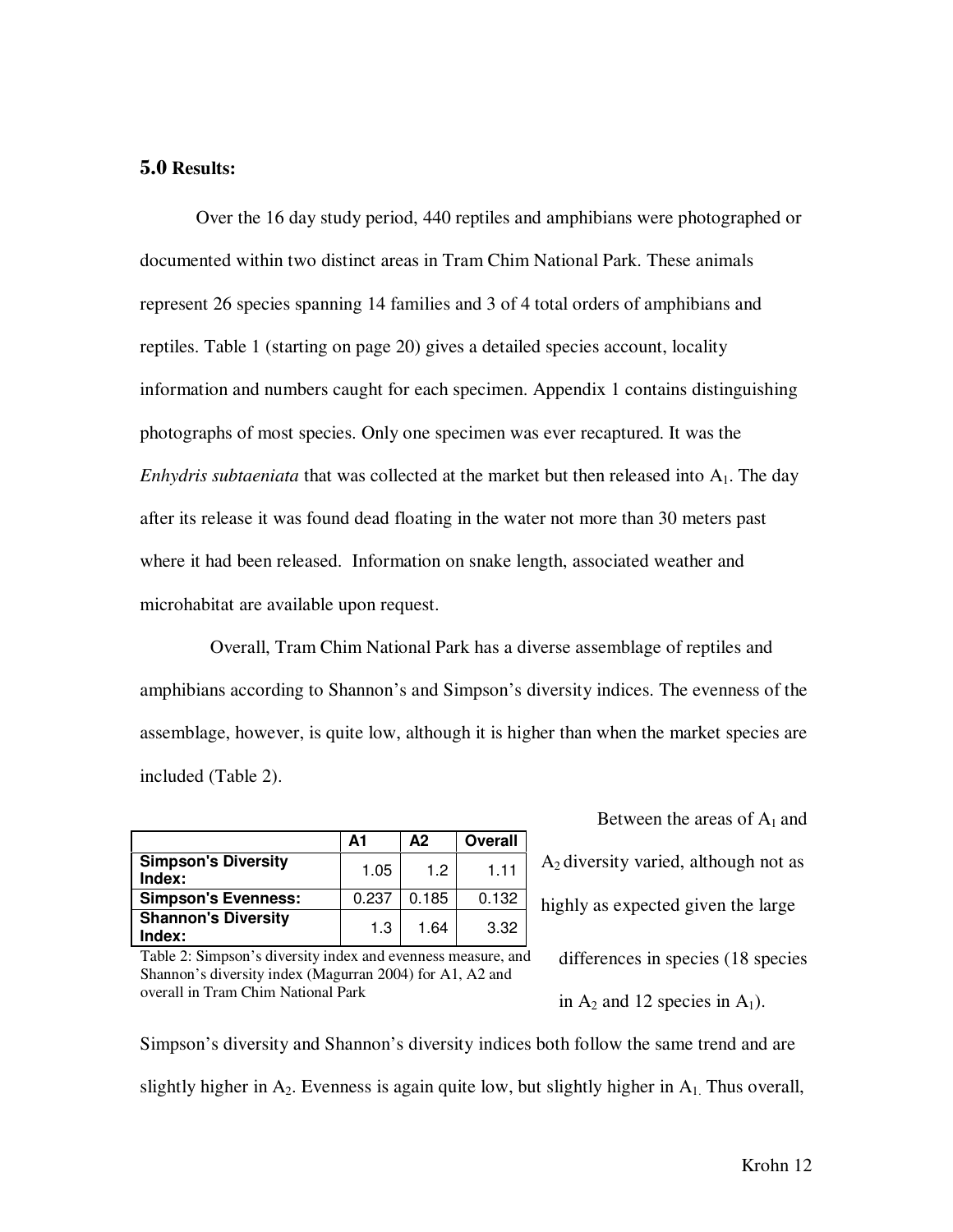$A_2$  is more diverse than  $A_1$  in terms of reptiles and amphibians, but its species are less evenly distributed.



Figure 4: Relative abundance of amphibian species found in Tram Chim National Park. Relative abundance is calculated by the number of individuals of one species divided by the total number of individuals found. *F. limnocharis* = *Fejervarya limnocharis*, *D. melanostictus* = *Duttaphrynus melanostictus*, *H. erythraea* = *Hylarana erythraea*, *H. rugulosus* = *Hoplobatrachus rugulosus* and *O. lima* = *Occidozyga lima*.

Also, the reptile and amphibian communities are composed of different individuals in these two areas. It is apparent that, during the dry season, there are more snake species in  $A_2$  than  $A_1$  (13 and 3 respectively).  $A_1$  does, however, have more lizard species (3 species in  $A_1$ , 2 in  $A_2$ ), amphibian species (5 in  $A_1$  and 4 in  $A_2$ ), and a greater abundance of amphibians (236 in  $A_1$  versus 158 in  $A_2$ ). The most abundant animals were, by far,

amphibians, accounting for 394 of 440 (89.5%) of all animals caught (see Table 1, page 20). Because of this discrepancy in abundances many reptile species were documented less than five times. Although more reptiles could be caught with a longer period of sampling, the ratio of amphibians to reptiles caught would likely remain similar thus leaving relative abundances of both reptiles and amphibians very different. Amphibian relative abundance is plotted in Figure 4, showing a large discrepancy between the abundance of *Duttaphrynus melanostictus* and *Fejervarya limnocharis* and all other amphibians. Reptiles are excluded because of their low overall abundance. It is obvious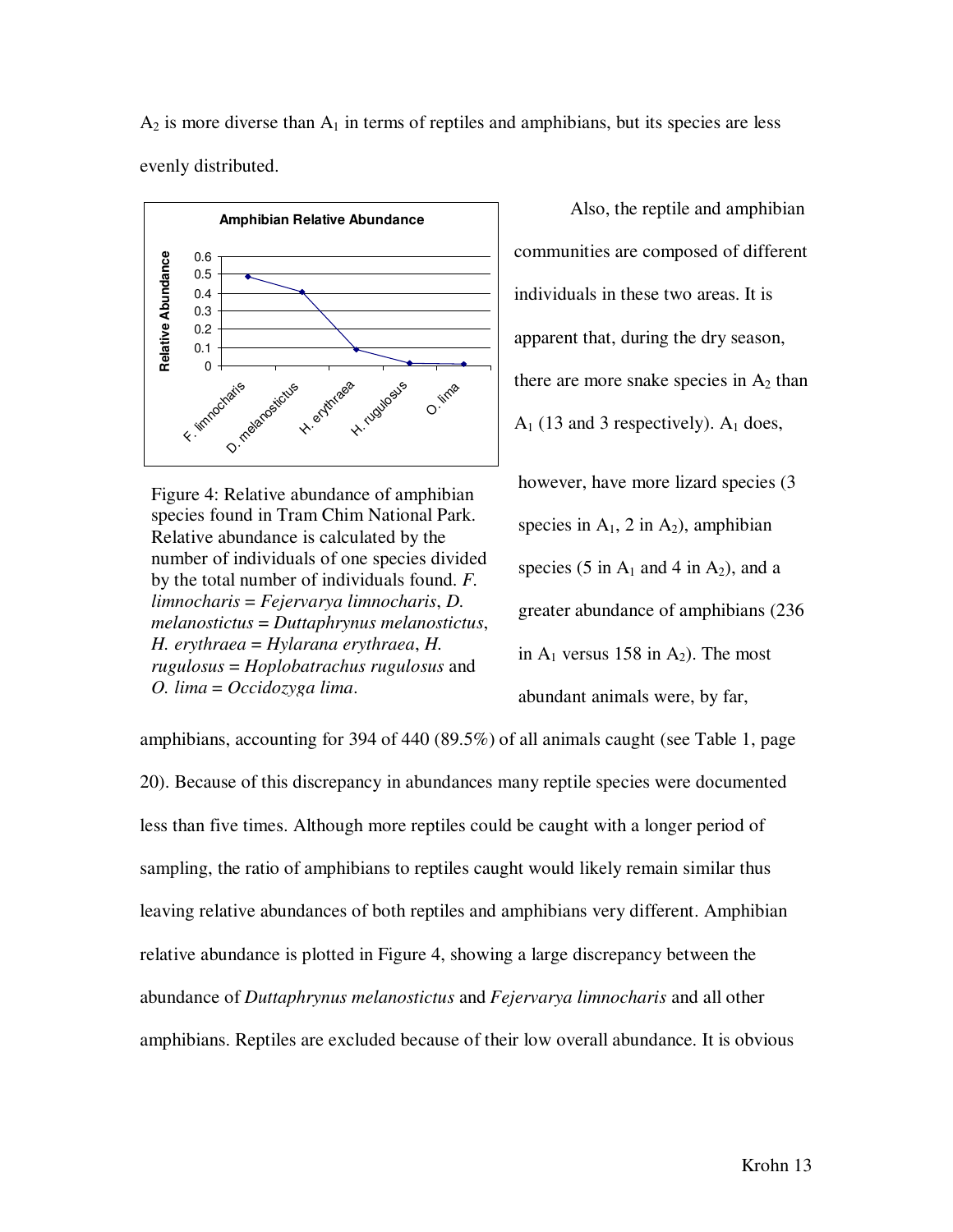that Tram Chim National Park is more abundant in amphibians, particularly *Duttaphrynus melanostictus* and *Fejervarya limnocharis.*

Pitfall traps were largely unsuccessful. The  $A_1$  pitfall trap never yielded any reptiles or amphibians, and was stolen after only one round of checking, on April  $25<sup>th</sup>$ . The pitfall trap in  $A_2$  was more successful, although most of the information extracted from it could have been gathered in other ways. The three *Duttaphrynus melanostictus* that were found in it would most likely be encountered in other night walks throughout A2.The pitfall trap in A2, however, did capture one *Eutrophis multifasciata* which proved extremely useful in identifying previously seen skinks. These four animals were the only things caught in the pitfall traps in  $A_2$ . The approximate locations of the pitfall traps within  $A_1$  and  $A_2$  are in Figure 3.

 The interviews provided a historical perspective on the current reptile and amphibian community. After talking with the director of the park, his brother and friend (all who have lived in Tram Chim for over 40 years), it became apparent that the communities are nothing compared to what they once were. Before the American War venomous species were "common," but now they are never seen. The reasons for this disappearance are not known, but assumed to be because of defoliants and hunting for meat and out of fear. The total snake species count before the war was over 35, but now is reduced by the locals to a probable 23. Turtles were also once very common and specious, but now only one species is left (and it is quite rare). After interviewing two merchants selling reptiles that were illegally caught in Tram Chim National Park, it became apparent that in the dry season fewer reptiles are found in  $A_1$  and more in  $A_2$ . In the wet season, more reptiles are found in  $A_1$  than  $A_2$ . In the wet season this can be as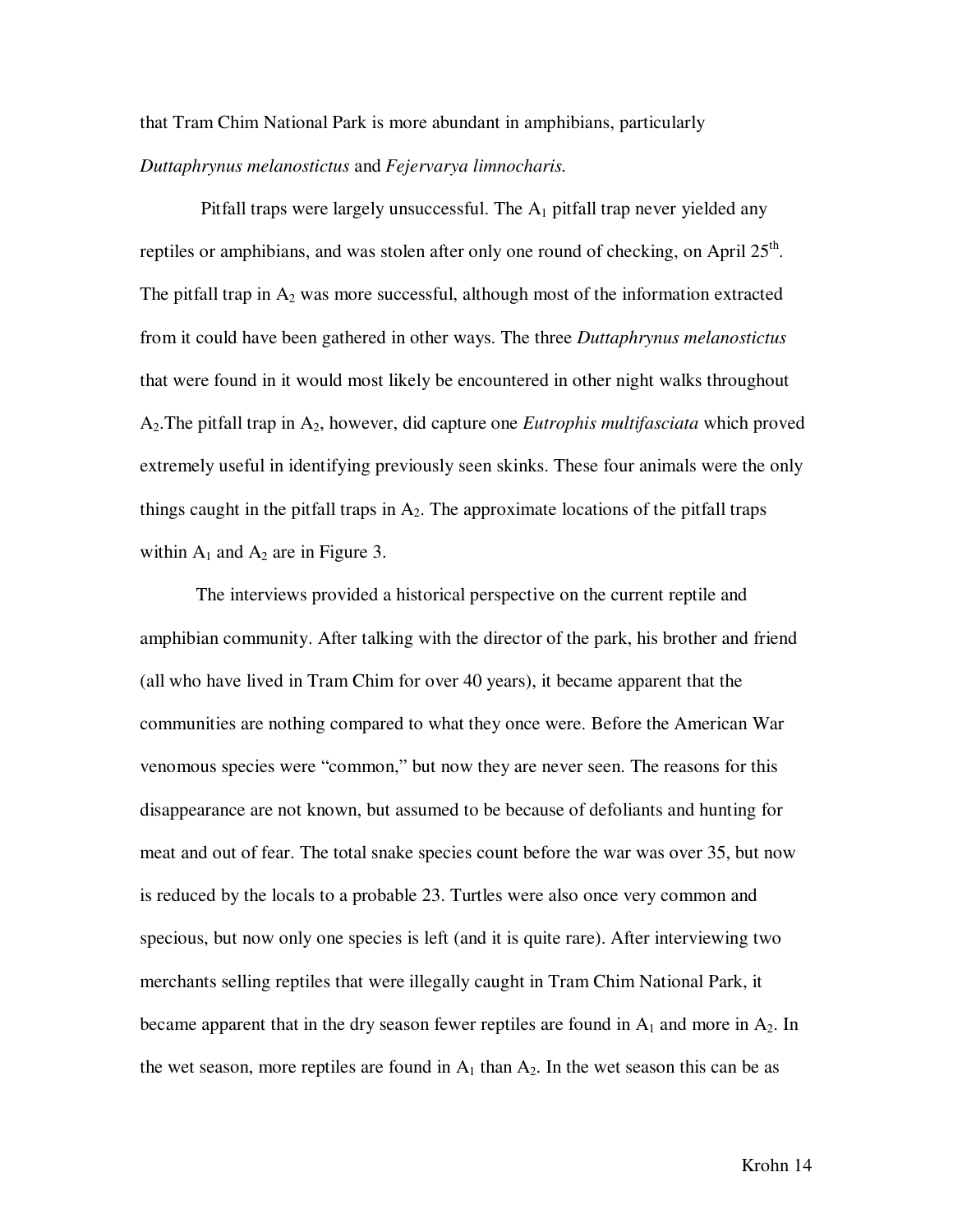much as 5kg per day from  $A_2$  and 6kg per day from  $A_1$ . The reason for the difference between wet and dry seasons is unknown, but technical staff members believe it could be due to the difficulty of seeing snakes in the dry season when there are so many places to hide. The long-time residents of Tram Chim attribute this difference to the peaceful nature of A2, as it is not explored by tourists and rarely poached in.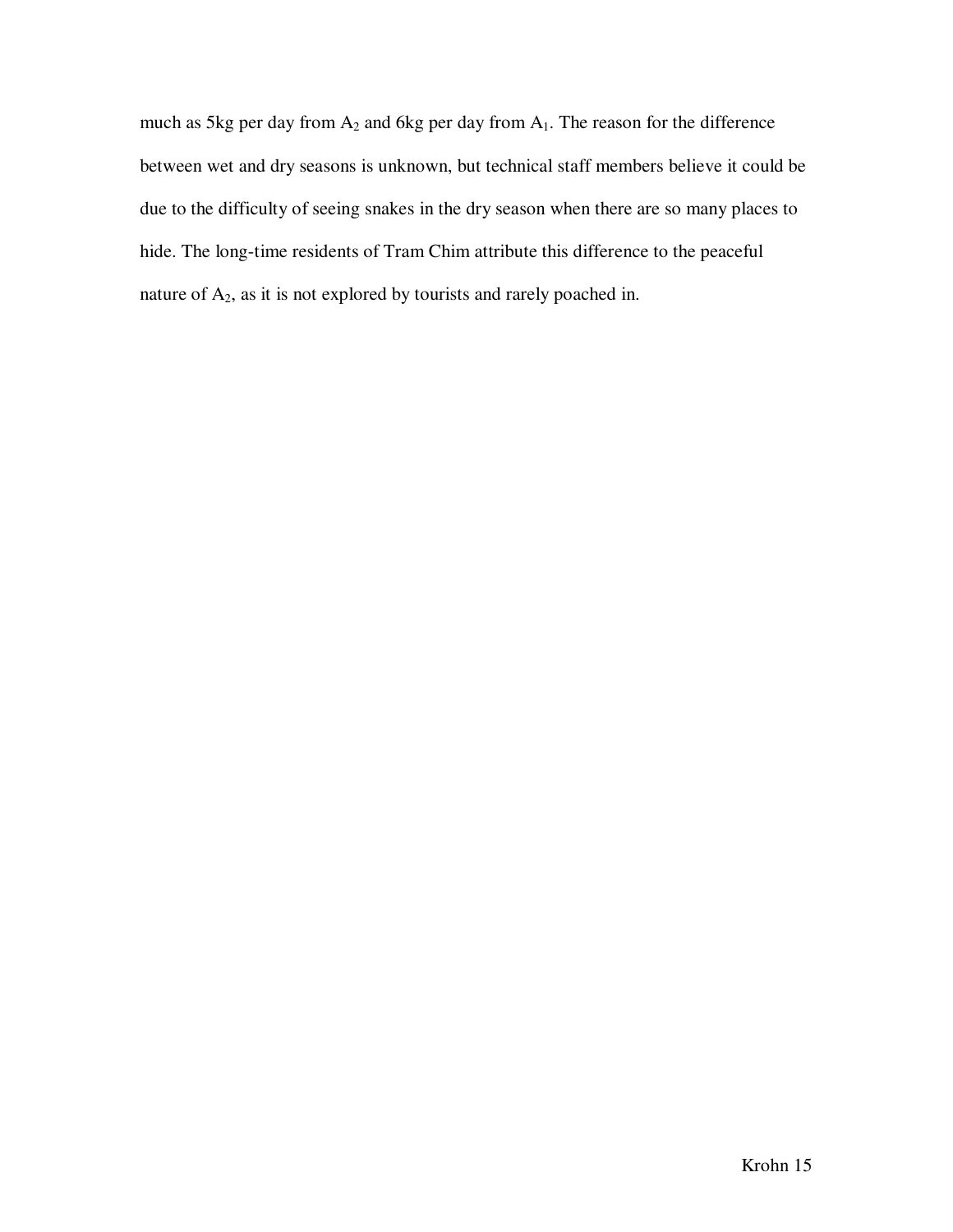#### 6.0 **Discussion**

#### 6.1 Overall diversity and its implications for conservation

The diversity of reptiles and amphibians in  $A_2$  is higher than in  $A_1$ . Although both the Shannon and Simpson diversity indices support this statement, there may be yearly fluctuations in the diversity of the areas. Interviews with both long-term residents of Tram Chim and snake poachers in Tram Chim indicate that there is indeed a shift in reptiles (especially snakes) found within  $A_1$  and  $A_2$  between the wet and dry season. Neither felt knowledgeable enough to comment on amphibians. A similar study done in the wet season would most likely confirm that the  $A_1$  is indeed more diverse and has more overall reptiles in the wet season. Amphibian seasonal shifts are also likely and have been observed elsewhere in Vietnam (Ohler et al 2000). One of the reasons that *Duttaphrynus melanostictus* was encountered so frequently may be because of its tolerance to desiccation as a toad. However, it is unlikely that the amphibian community observed will shift dramatically between the wet and dry seasons. A study in a similar habitat conducted during the wet season only found one more frog species total, but this may be a misidentification (Nguyen et al 2006).

 The reasons for the results of the diversity indices are complex and largely based on the index itself. First of all, the overall diversity of Tram Chim National Park is remarkably high. Although this is one of the least biodiverse regions in Vietnam (Bain et al 2008), the diversity measured by Shannon's diversity index is remarkably close to the usual upper limit of the index (3.5). It also far exceeds the score of 1.2 on the Shannon's diversity index that the author calculated for a reptile and amphibian community in the temperate region of Northern Ohio (Krohn 2008 unpublished). The diversity of the two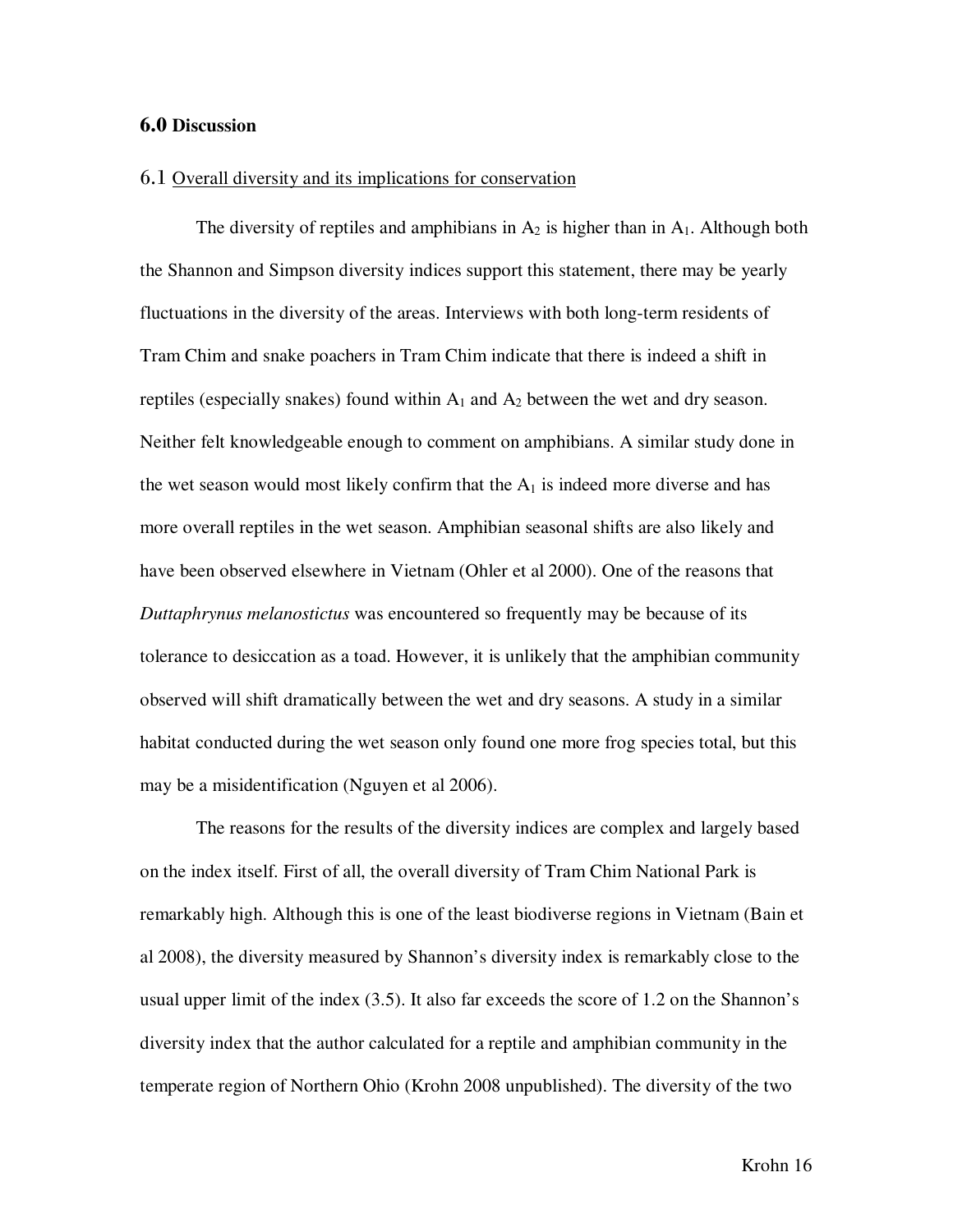areas within the park is smaller when regarded separately. This owes to the fact that they have species that occur in one area of the park, but not another (for example most snakes, except *Enhydris enhydris* and *Xenochrophis flavipunctatus*, were only found in A<sub>2</sub>), so that on their own these values are small, but when combined together over a larger area, the park itself can be considered diverse in reptiles and amphibians.  $A_2$  seems to be more diverse based solely on the fact that more snakes were found there. Other than this one group, the two areas are almost identical in amphibian and reptile species composition. However, this evidence is not very strong. All species of snake found in  $A_2$ , except for *Ramphotyphlops braminus, Dendrelaphis sp., Enhydris enhydris, Erpeton tentaculatum* and *Xenochrophis flavipunctatus*, were only confirmed there by anecdotal evidence from a salesperson at the local market. Although she did confirm that they tend to find more snakes in the  $A_2$  than in  $A_1$  during the dry season, it is possible that she was mistaken, or that something was lost in translation, when she said that those other eight species were found in  $A_2$ . If indeed these snakes are found elsewhere as well, the diversity of  $A_2$  will decrease and become about even with  $A_1$ . However, due to the presence of many more snake species,  $A_2$  is more diverse in reptiles than  $A_1$ .

 Amphibians and lizards show a quite different pattern. In species number, the two areas only differ by one species of each: *Occidozyga lima* and *Takydromus sexlineatus*, which are found in  $A_1$ , but not  $A_2$ . Also, the overall abundance of amphibians is higher in  $A_1$ . Thus, according to our study, amphibians are more numerous and specious in  $A_1$ , despite its lower herpetofaunal diversity. This is most likely a factor of the increased acidity of  $A_2$  (Nguỹen Minh Hải, personal communication) compared with  $A_2$ . Lizards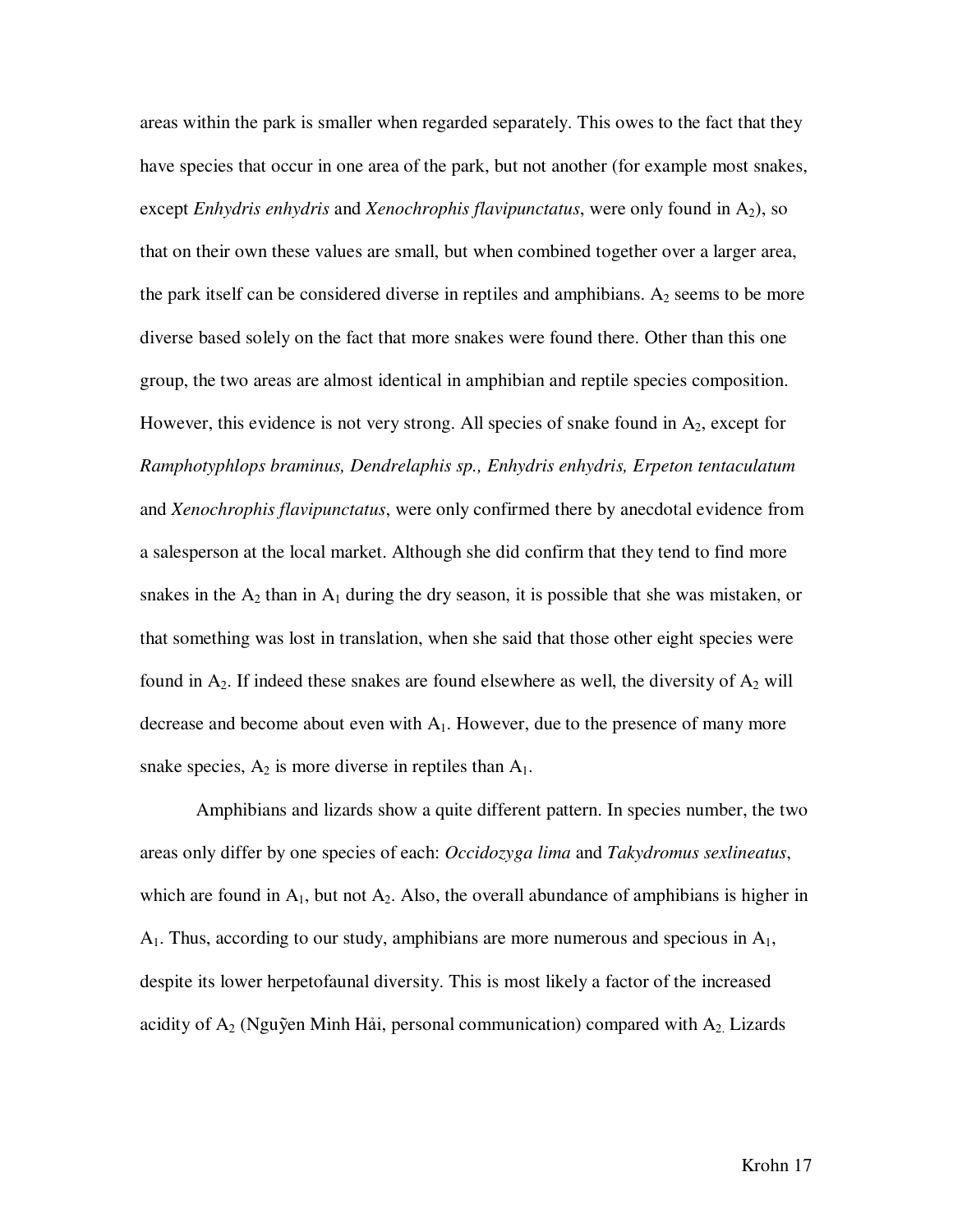were found to be more numerous in  $A_1$ , but this is most likely due to more searching hours spent in  $A_1$  than in  $A_2$ .

 The abundance of amphibians follows a predictable pattern. Although the large differences in abundances of amphibians may be due to seasonal variations in community structure, their Whittaker plot appears to be similar to a log normal species abundance model (Whittaker 1970, Magurran 2004) which indicates a low likelihood of a community with a strong species dominance. Thus, despite appearances, it is unlikely that the communities are actually dominated by *Duttaphrynus melanostictus* and *Fejervarya limnocharis*; they simply occur here in large numbers.

 Evenness between the two regions is more complicated. It is obvious that Shannon's measure of evenness would not suffice for this study because of its high dependence on the underlying species richness (Magurran 2004). Simpson's measure of evenness  $(E_{1/D})$  was used, but would be more helpful if it were compared to studies in Tram Chim from previous years to detect the changes in species composition. Regardless, it makes sense that evenness is so low here because of the differing abundance of amphibians and reptiles. This, however, could be due to sampling biases. It is obviously easier to catch terrestrial frogs and toads that are easily visible, but much harder to catch water snakes and tree snakes that move through the branches and water all day and only stop to sleep, bask and eat. This may explain the different relative abundances and the low overall evenness. Longer and more careful, systematic sampling may elucidate whether this situation is the cause of these values or whether these species are actually more rare. If they are indeed rarer, it is possible that this study may be underestimating species richness (May 1975, Magurran 2004).The difference in the evenness of species in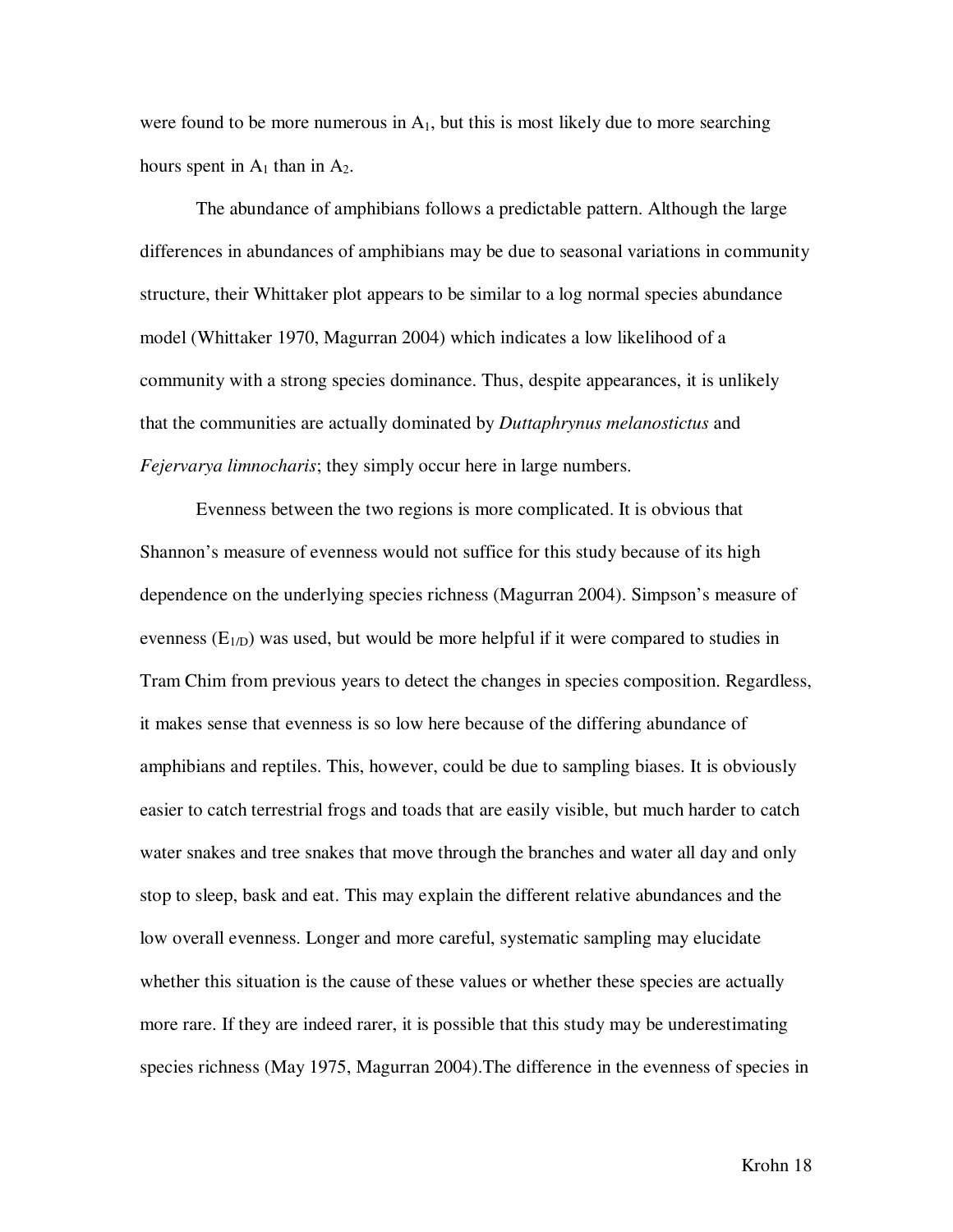$A_1$  and  $A_2$  is small, but visible. The difference itself is probably caused by the fact that  $A_1$ has a higher abundance spread over fewer species, while  $A_2$  has less abundance spread over more species. This information will be more useful when compared with future studies of the herpetofaunal diversity of Tram Chim National Park.

 One way to put the diversity of Tram Chim National Park into perspective is to compare it to other areas in Vietnam. As stated previously, the Mekong Delta is the least biodiverse area of Vietnam (Bain et al 2008). It follows that any study of biodiversity here will pale in comparison to one in the central or northern highlands. Still despite this, Tram Chim National Park has a very diverse reptile and amphibian community that can be seen in as little as 16 days.

The most intelligent comparison that should be made is between the herpetofaunal diversity of Tram Chim National Park and Lang Sen Nature Reserve. Lang Sen is located in the neighboring province of Long An, and is composed of a similar "Plain of Reeds" habitat. The biodiversity report conducted there over 6 days (Nguyen et al 2006) will serve as an excellent baseline of comparison. As expected, the results from this study are very similar to those of Nguyen et al (2006). Both studies found an enormous amount of reptiles being sold in local markets, and found this to be an excellent source of information about local populations. This study found every snake, except for two (*Amphiesma stolatum* and *Cryptelytrops [Trimeresurus] albolabris*) that were found in Nguyen et al (2006). Interviews in Tram Chim with locals revealed that *C. albolabris* was indeed once found here before the war, but is now locally extinct. In addition to these snakes, this study found *Xenopeltis unicolor*, *Ramphotyphlops braminus*, *Pytas korros, Enhyris innominata* and *Homalopsis buccata* which were not found in Lang Sen. Nguyen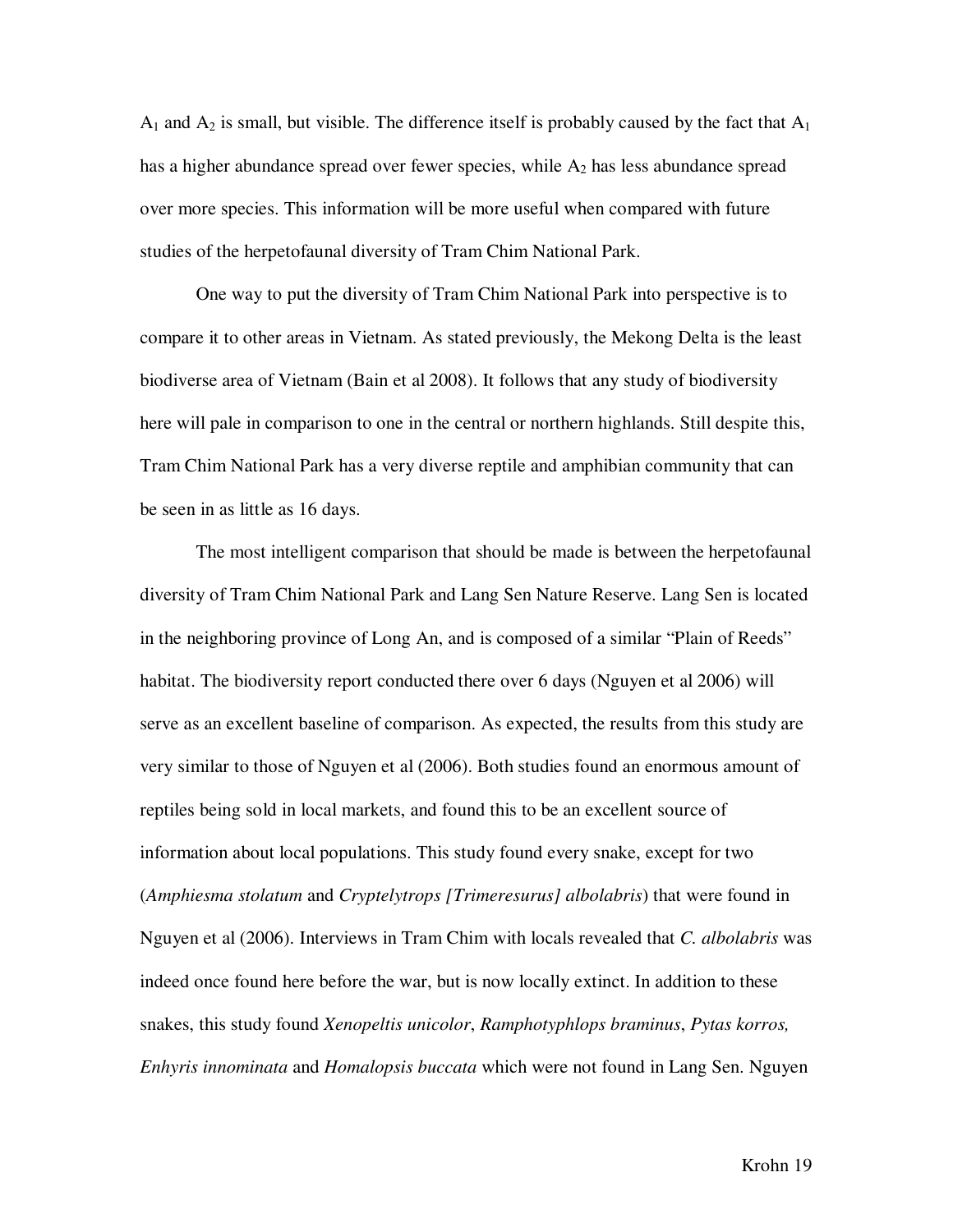et al (2006) did however find the skink *Lygosoma quadripes,* the turtles *Amyda cartiginea*  and *Cuora amboinensis*, and the frog *Occidozyga laevis* which were not found in Tram Chim. It seems like the skink community of Tram Chim is dominated by *Eutrophis multifasciata*, but this does not mean that *L. quadripes* is not present. The two turtle species may have once existed here, but now the only turtle species left is the locally rare *Malayemys subtrijuga*. According to Nguyen et al (2009), there are only 3 species of *Occidozyga* frogs in Vietnam. Two of these three were at one point referred to as *Occidozyga laevis*, but none were ever called the yellow puddle frog and neither of these two has been reported further south than Dong Nai province. More investigation into the identification of this frog is necessary to elucidate whether it was documented correctly. The additional nine species that were found in Tram Chim and not Lang Sen could also be attributed to the study length of this project being nearly three times a long.

The conservation implications of these diversity studies are obvious. First of all, it can now officially be noted that Tram Chim National Park does not only host a diverse assemblage of avian fauna, but it is also home to a diverse community of reptiles and amphibians. Also, despite the permanently high water levels of  $A_2$ , herpetofaunal diversity is higher there than in  $A_1$ . However, this should not be interpreted as evidence that the management style of  $A_2$  is suitable. This diversity trend may very well reverse in the wet season as the water, birds and fish all flourish in  $A_1$ . Further studies are necessary to confirm this. Thus, the conservation strategies of  $A_1$  are more favorable overall.  $A_1$ may not boast the most diversity in the dry season, but overall the difference is not that great and it is without a doubt has more reptiles in the wet season. Moreover it is the only location where the IUCN Red List species *Python morulus* is found within Tram Chim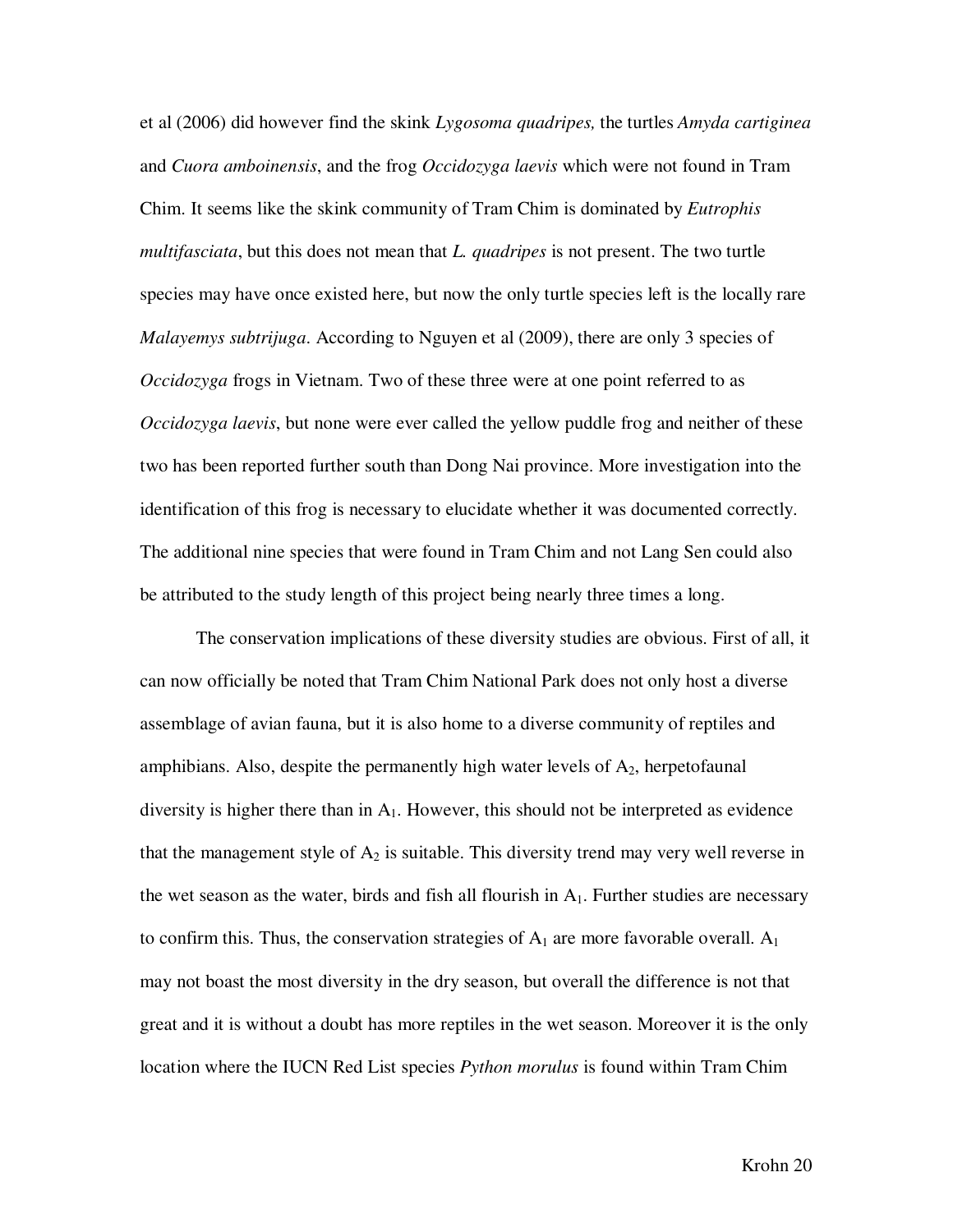National Park. Most alarming is the dire need for reptilian conservation in Tram Chim National Park. Poaching of these (and many other) animals goes unchecked and there seems to be no punishment or enforcement of the National Park's rules. Historic declines of poisonous snakes, turtles and lizards have already been witnessed by long-time residents of the area and this trend seems destined to continue if hunting does not stop. Although Tram Chim National Park can boast its herpetofaunal diversity now, it may not be able to for very much longer.

#### 6.2 Natural History Notes

 A lot more than raw diversity index numbers was uncovered by this study. Natural history notes were taken whenever possible. In all cases this evidence corroborated with the behavior already published on the species. *Eutrophis multifasciata,* the only skink species encountered, was most active from 10AM until 3 PM. It tends to forage openly along the dikes and other dry, open areas and then take refuge in *Melaleuca cajuputi* roots or ground shrubs when disturbed. It also has numerous underground burrows in which it can see shelter. These may or may not have been dug by the lizard itself. *E. multifasciata* can be extremely color variant (Cox et al 1998, Grismer et al 2006) sometimes making identification difficult until closer inspection.

*Xenochropis flavipunctatus* was the only snake capture alive in the field. It was encountered attempting to seek shelter during the day in a partially submerged *Melaleuca cajuputi* tree. After capture, as has been noted elsewhere (Cox et al 1998), the snake struck voraciously, gaped and attempted to raise the front half of its body off the ground.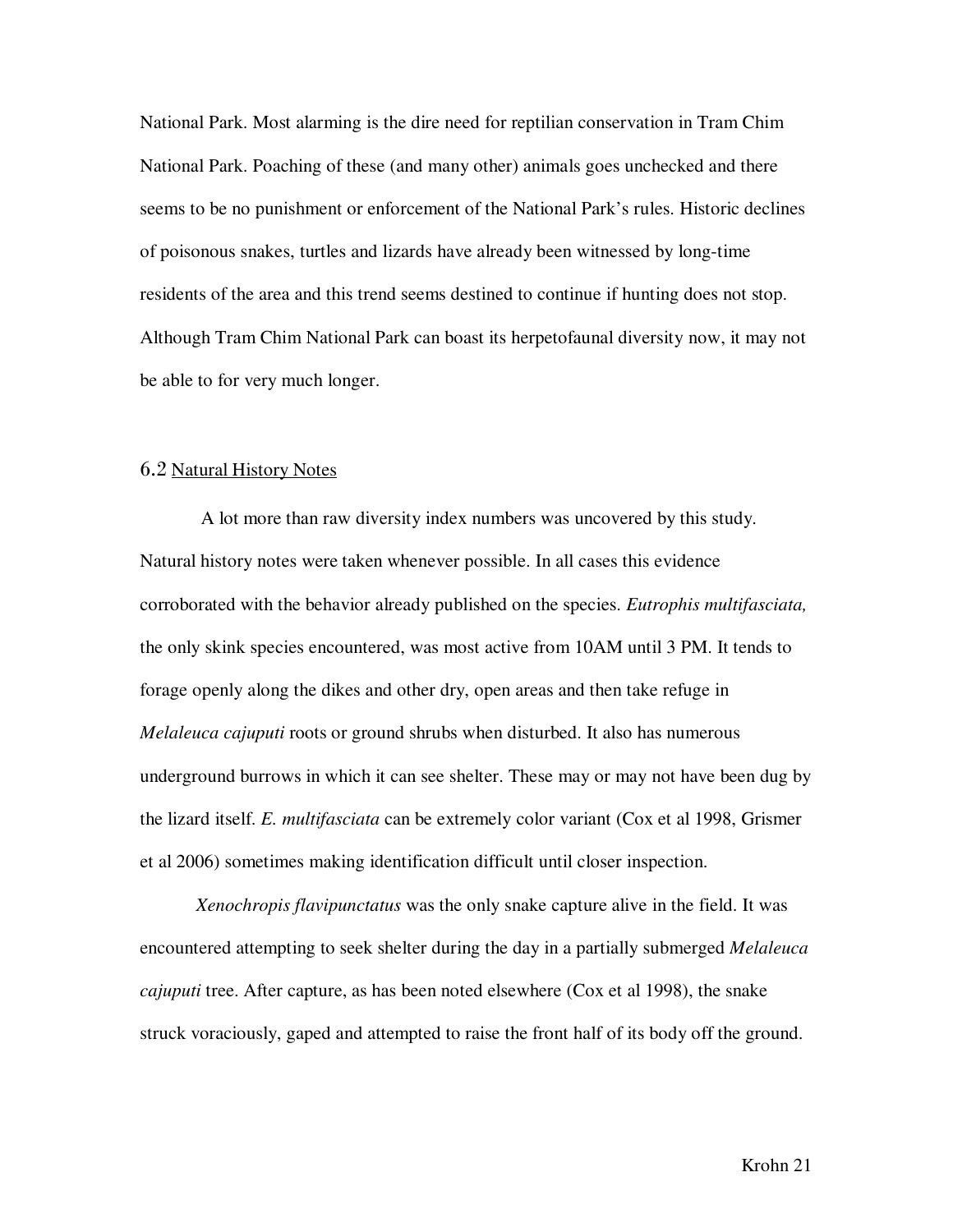It would only strike, however, when something (either a hand or a stick) came within a close proximity to its head, and would not strike needlessly.

*Dendrolaphis sp* was the only other live snake encountered in the field and was found in between the wall and ceiling of a thatch ranger station during the day. This is evidence of *Dendrelaphis* snakes being adaptable to human habitations. Identification of this snake was impossible. It had the slender, elongate body and obvious round pupil, large eye and facemask of *Dendrelaphis*, but its body was green and black, not the usual coloration for *Dendrelaphis pictus*, which is the only species of *Dendrelaphis* found near Dong Thap province (Nguyen et al 2006, Nguyen et al 2009). It is imperative to have a better positive identification for this snake before asserting such a large range extension.

All the amphibians could be found along the dikes or roads bordering the park after a rain in the evening. *Hylarana erythraea* could be found along the ground or in the dikes at almost any time of day, but is especially common at night. Less common, but usually found in the same area is *Fejervarya limnocharis*. *Duttaphrynus melanostictus* could be found regardless of rain, while most others would not be found without rain. *Occidozyga lima* was most commonly found during the day sitting with nostrils and eyes exposed at the surface of the water in submerged *Eleocharis sp.* fields.

Based on the number and frequency of amphibians caught by farmers in  $A<sub>1</sub>$ , it is likely that *F. limnocharis* is more common in northwestern A<sub>1</sub>, while *D. melanostictus* is the most common amphibian in southern  $A_1$  during this time of year. This however, is not based on the most solid of evidence, as the information comes solely from the number and kinds of amphibians that farmers caught in one specific area of the park.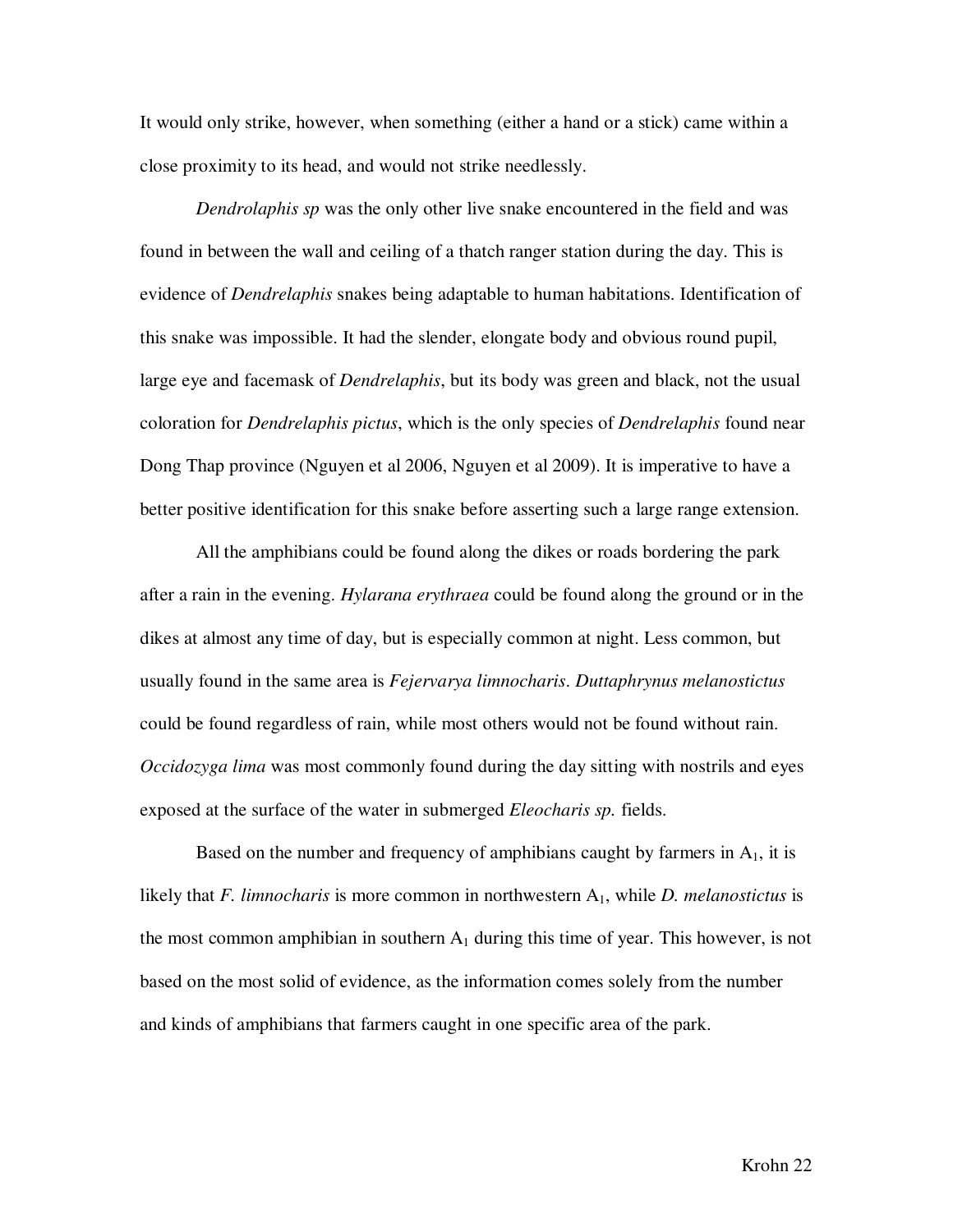Although *E. multifasciata*, *Takydromus sexlineatus*, *Dendrelaphis sp.*, *Calotes versicolor*, *Occidozyga lima*, *Duttaphrynus melanostictus* and *Fejervarya limnocharis* were found during the day, the vast majority (including the amphibians above) of reptiles and amphibians were found, or reported to be found, at night. One of the most common places to find reptiles and amphibians during the day was actually near the nets of a sympatric experiment in wet *Eleocharis sp.* fields. *Xenochrophis flavipunctatus*, *Occidozyga lima* and *Hylarana erythraea* were all found here (*H. erytheraea* on more than one occasion). All were attempting to seek refuge in or around the netted off area.

 Finally, if the distributions in Nguyen et al (2009) represent the most up-to-date reptile and amphibian distributions in Vietnam, then this study has discovered numerous changes. There are number of species that have been found in other provinces in the Mekong Delta, but not specifically in Dong Thap. For these species, this represents the completion of a hole in the range where the species would be expected to occur, but where it has not been formally proven to exist. The species for which this is applicable are: *Hemidactylus platyurus, Eutrophis multifasciata, Ramphotyphlops braminus, Cylindrophiidae ruffus, Python morulus bivittatus, Xenopeltis unicolor, Pytas korros, Enhydris bocourti, Enhydris enhydris, Enhydris innominata, Enhydris subtaaeniata, Erpeton tentaculum, Homalopsis buccata, Malayemys subtrijuga* and *Occidozyga lima*. This study has found two species for which their confirmed presence in Dong Thap Province represents a significant range extension. *Takydromus sexlineatus* has never been found south of Dong Nai Province and *Coelognathus flavolineatus* has never been found south of Binh Phuoc Province. This study has succeeded in expanding the current knowledge of herpetology in Vietnam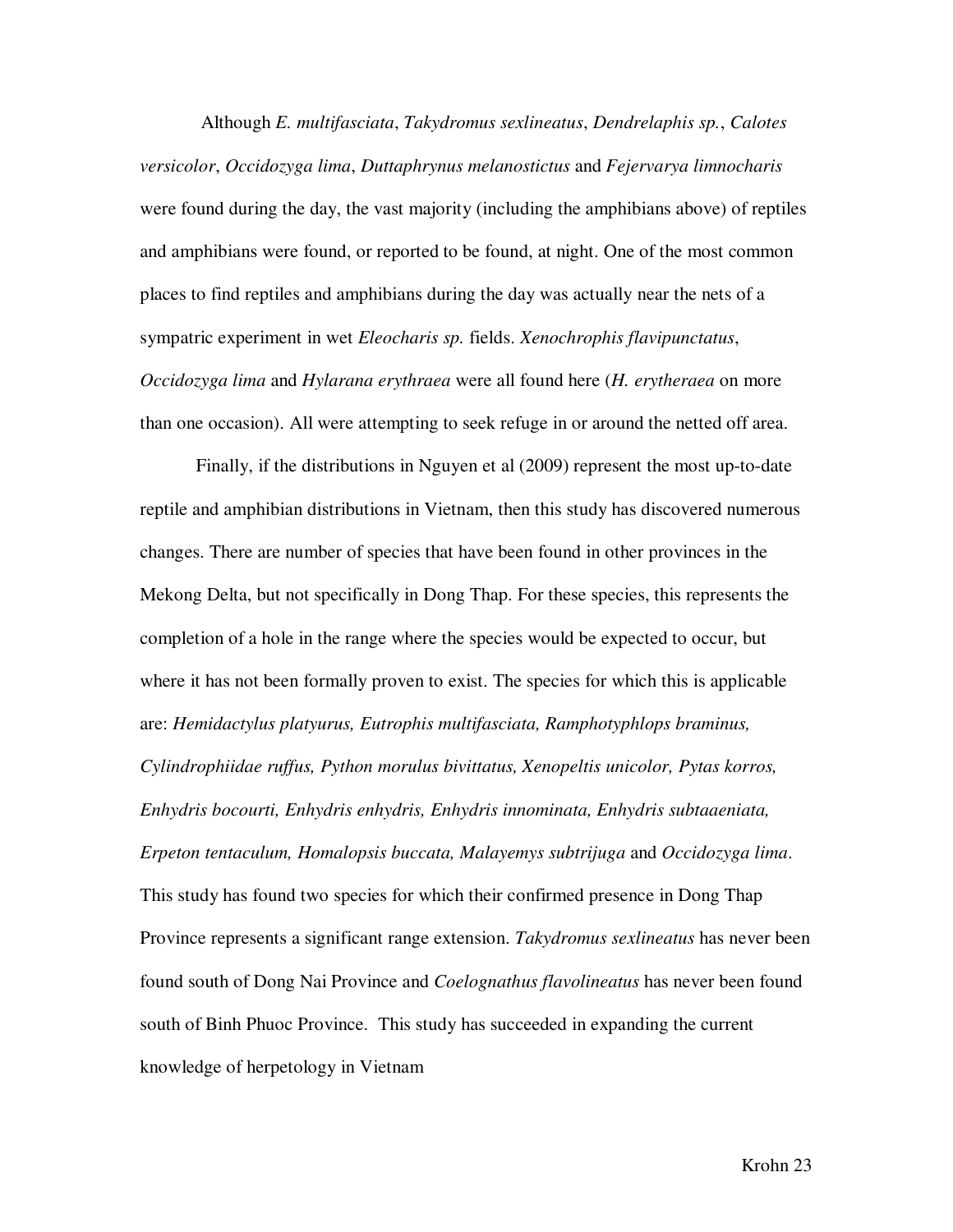#### 6.3 Problems and Advice for Future Research

 One never expects to devote an entire section to the problems of their research, but in this study it was inevitable.

 The first major obstacles were expected and reasonably normal. They included translational and cultural differences. Pitfall traps were hard to install correctly, messages were delayed and misinterpreted and things never went as expected. Farmers were instructed to carry out the survey for an entire day, but often times only reported catching amphibians around 22:00. This could be due to a translation gap between myself and the farmer, because the farmer simply was working during the day or because amphibians actually were not found until that time, although I doubt the truth of this final statement. A good example of cultural differences effecting herpetological research is the fact that it was not until after having shared rice wine and dinner (forming a relationship) did the director of the park take an interest in my project. After this he arranged interviews, found farmers to catch animals and did anything in his power to help me. Unfortunately, this all occurred within my last two days in the park. Future researchers, and in my research in the future I, must immediately try to form friendly relationships with as many of the staff members as possible and be as open as possible about the project so that they will feel comfortable to share any knowledge that they may have to help.

 Other problems were more unavoidable, but worth noting so that these mistakes are not made again. One example involved someone stealing the nets to my pitfall trap in A1. Nets are a high value commodity here in Tram Chim because most of the villagers are subsistence fishermen or farmers. Future studies must 1) not use nets, 2) not put the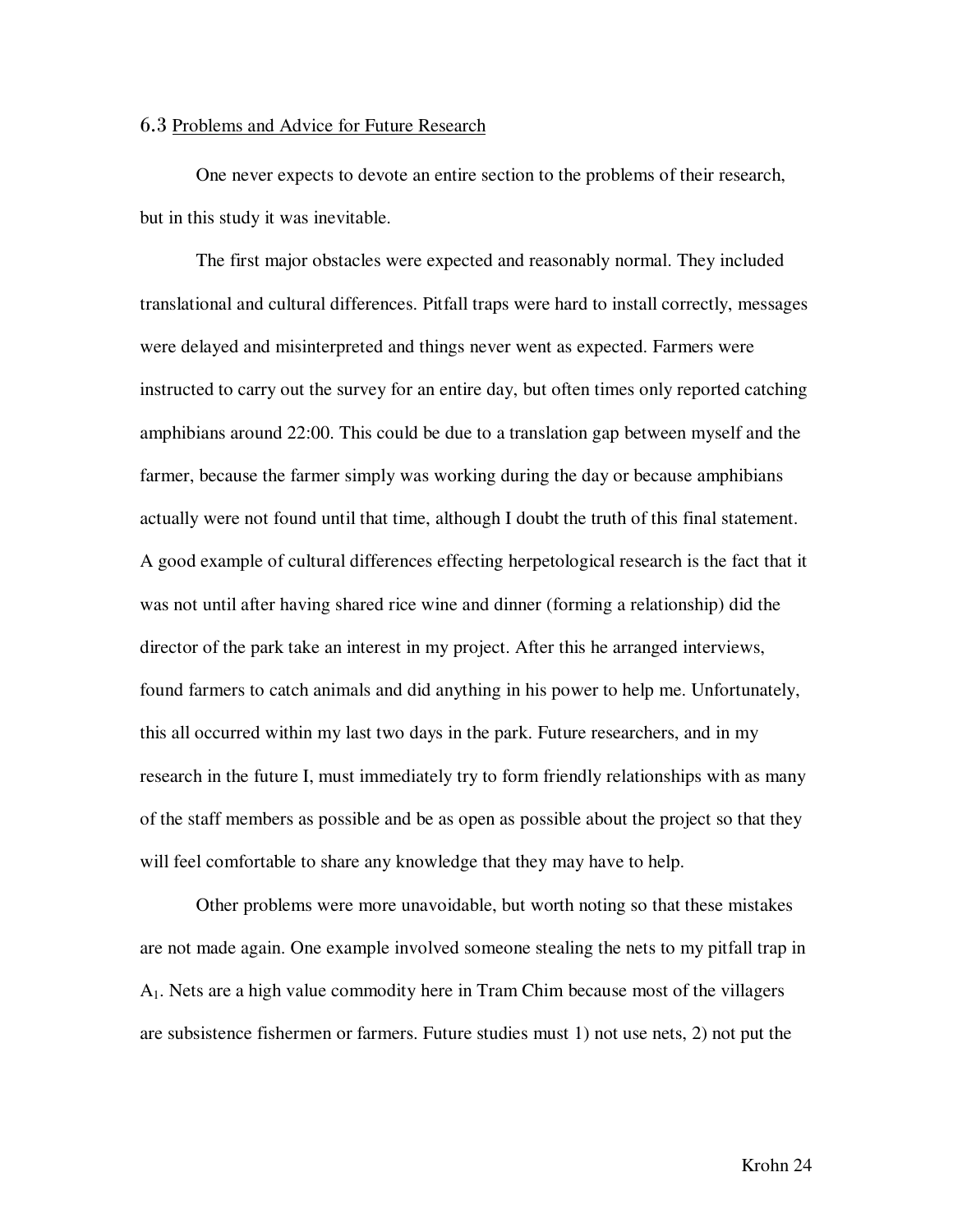pitfall traps in highly poached areas such as  $A_1$  or 3) put the nets in more obscure, less visited spots than on a dike.

 There are some inherent problems with Tram Chim National Park that make it difficult to do this kind of field work, and may skew the results. First and foremost, the park is basically only accessible by boat, especially in the wet season. Since one rarely encounters reptiles and amphibians by motorboat, the ones that will be seen most frequently will have some sort of association with the dikes. Frequent transects through the fields and *Melaleuca cajuputi* stands must be taken to avoid this. These and more normal pitfalls of this sort of research are discussed in Magurran (2004). After completing 16 days of field work and learning most of this the hard way, the best advice that I can give is to spend as much time as possible exploring in the field, even if you have not seen anything of interest for the past three days.

 Regardless of whether the project is social or natural science based, the strongest advice that I have for future researchers is to seek the advice of the local people. They have lived here all of their lives and know the land much better than you and can be endless sources of information if you only take the time to become friends with them and listen. Had I done this from the start my results would probably look much different. Also, do not expect to have things the way that you planned before you arrived. Give yourself a few days at the start to survey the land, talk to the local people and pick the best spots for your experiment, trap or whatever. Plan first, and extensively, and then execute a well planned project with efficiency and the support of the people around you. This will make any job in the field infinitely easier. Last but not least, remember, "Plan as if everything will run smoothly, but expect that everything will go completely wrong."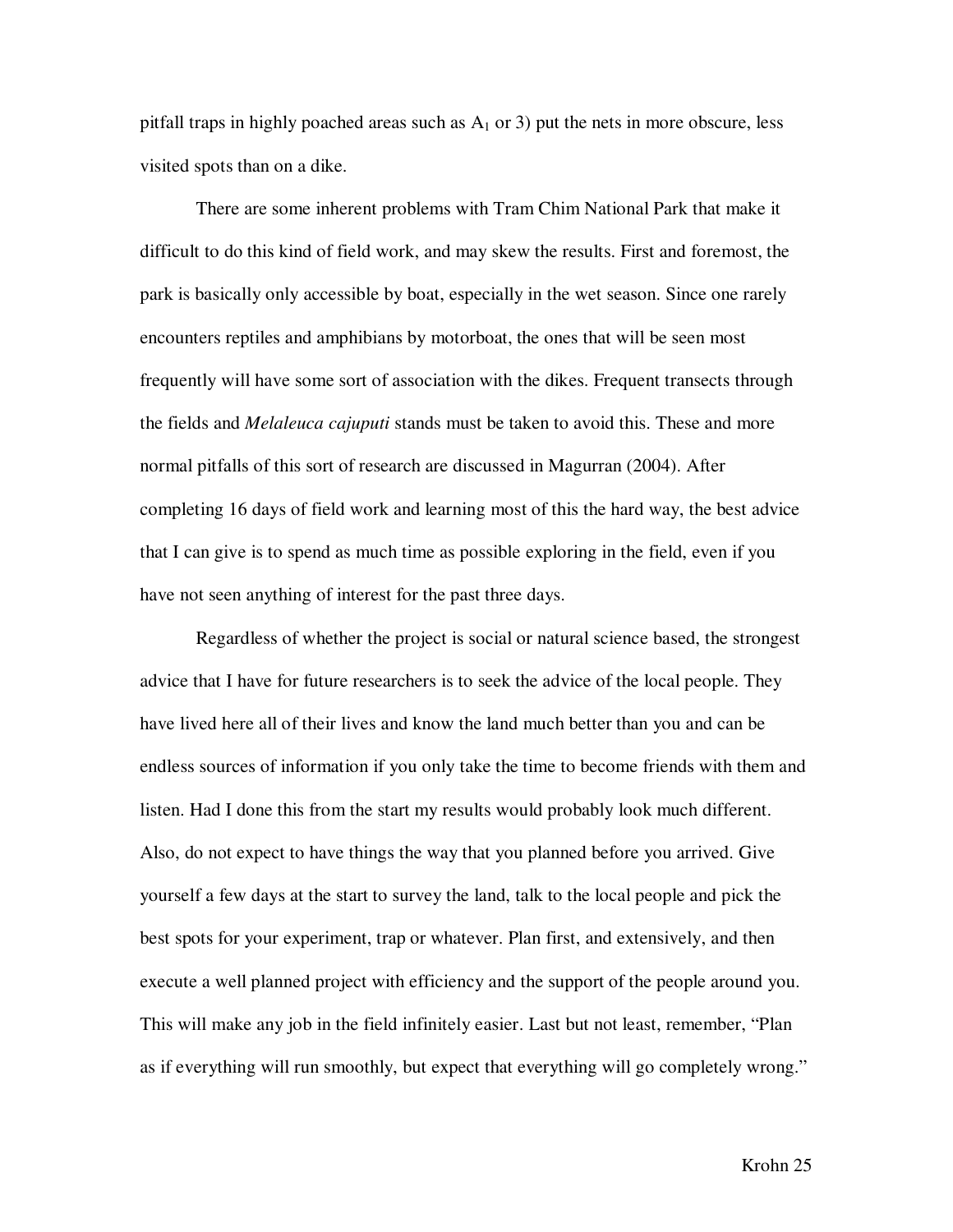#### 6.4 Conclusion

 In conclusion, the diversity of Tram Chim National Park is overall very high. This is to be expected for a region in the tropics, but it was not expected to be so high due to the fact that the Mekong Delta is so developed and is the least biodiverse place in Vietnam. During the dry season, the herpetofaunal diversity in  $A_2$  is greater than that of  $A_1$ . This is counterintuitive as  $A_1$  represents a more natural hydrology and ecosystem. However, this diversity is thought to not be sustained in the wet season, when more reptiles are found in  $A_1$  rather than  $A_2$ . Thus, management strategies for Tram Chim National Park are proceeding in the correct way by focusing on making more of the park hydrologically similar to  $A_1$ . However, it is important to note that having an area like  $A_2$ is not always a negative thing as it acts as a reservoir for reptiles when the waters recede out of  $A_1$  during the dry season. All in all, Tram Chim National Park has a diverse assemblage of reptiles and amphibians, but if poaching and hunting continue to go unchecked, it may not be this way for very much longer.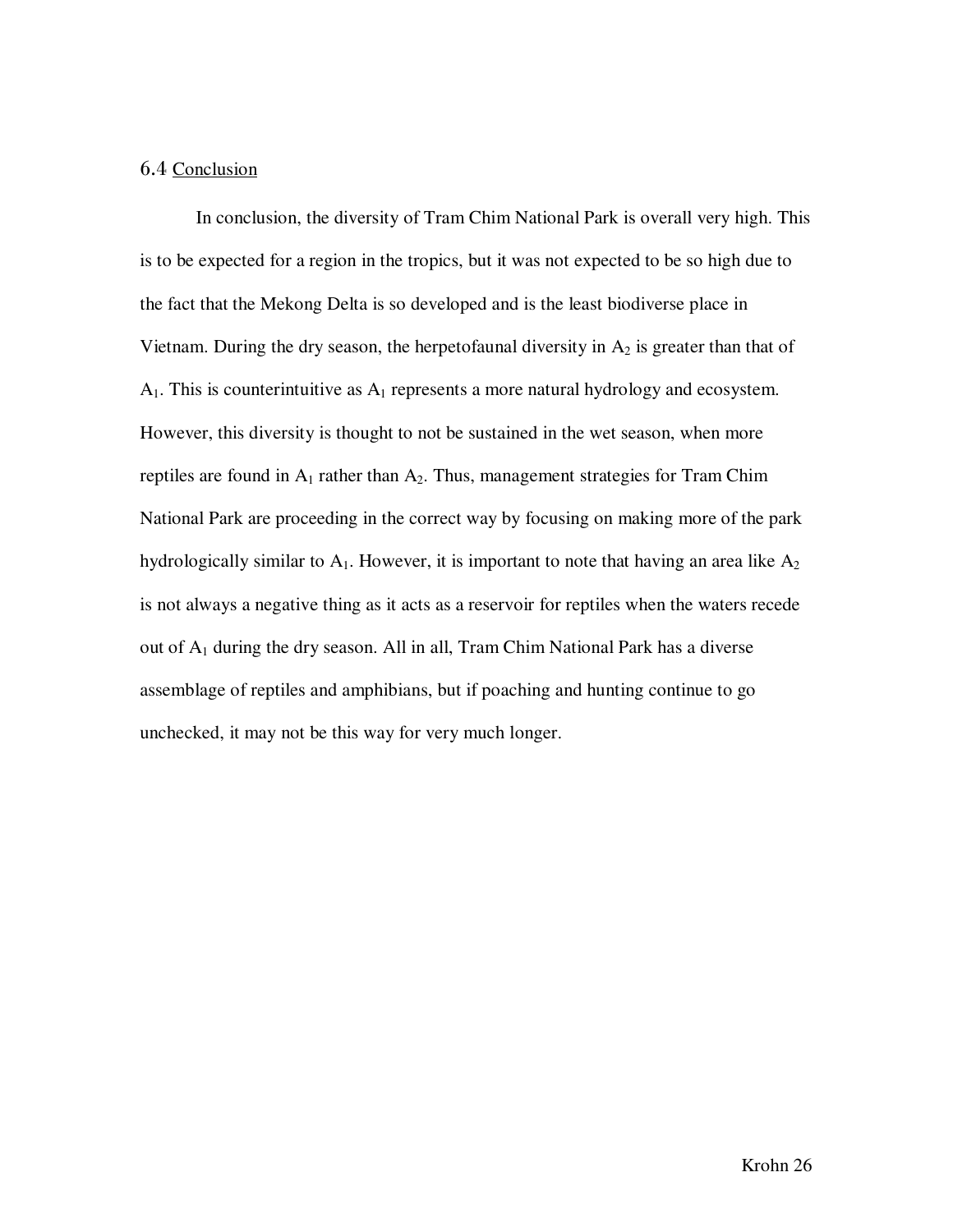| <b>Class Reptilia</b>                      | al. $(2009)$ . See Appendix 1 for photographs. |                     |                |                |
|--------------------------------------------|------------------------------------------------|---------------------|----------------|----------------|
| <b>Order Squamata</b>                      |                                                |                     |                |                |
| Sauria                                     |                                                |                     |                |                |
| Family Agamidae                            |                                                |                     |                |                |
| Scientific name                            | <b>English Name</b>                            | Vietnamese Name     | Number caught  | Location       |
| Calotes versicolor                         | Garden fence lizard                            | Nhông xanh          | 3              | HQ, A2         |
|                                            |                                                |                     |                |                |
| Family Gekonidae                           |                                                |                     |                |                |
| Scientific name                            | <b>English Name</b>                            | Vietnamese Name     | Number caught  | Location       |
| Hemidactylus frenatus                      | Spiny-tailed house gecko                       | Thạch sùng đuôi sần | $\overline{2}$ | HQ             |
| Hemidactylus platyurus                     | Flat-tailed house gecko                        | Tắc kè đuôi dẹp     |                | HQ             |
|                                            |                                                |                     |                |                |
| <b>Family Lacertidae</b>                   |                                                |                     |                |                |
| Scientific name                            | <b>English Name</b>                            | Vietnamese Name     | Number caught  | Location       |
|                                            | Six-striped long-tailed grass                  |                     |                |                |
| Takydromus sexlineatus                     | lizard                                         | Liu điu chỉ         | 1              | HQ             |
|                                            |                                                |                     |                |                |
| <b>Family Scincidae</b><br>Scientific name | <b>English Name</b>                            | Vietnamese Name     | Number caught  | Location       |
| Eutrophis multifasciata                    | Many-lined sun skink                           | Thần là bóng hoa    | 15             | A1, A2         |
|                                            |                                                |                     |                |                |
| Serpentes                                  |                                                |                     |                |                |
| Family Typhlopidae                         |                                                |                     |                |                |
| Scientific name                            | <b>English Name</b>                            | Vietnamese Name     | Number caught  | Location       |
| Ramphotyphlops braminus                    | Flowerpot snake                                | Rắn giun thường     | $\overline{2}$ | A2             |
|                                            |                                                |                     |                |                |
| Family Cylindrophiidae                     |                                                |                     |                |                |
| Scientific name                            | <b>English Name</b>                            | Vietnamese Name     | Number caught  | Location       |
| Cylindrophiidae ruffus                     | Red-tailed pipe snake                          | Rắn trun            | $\mathbf 1$    | A2             |
|                                            |                                                |                     |                |                |
| Family Pythonidae                          |                                                |                     |                |                |
| Scientific name                            | <b>English Name</b>                            | Vietnamese Name     | Number caught  | Location       |
| Python morulus bivittatus                  | Burmese python                                 | Trăn đất            | $\mathbf{1}$   | A <sub>1</sub> |
|                                            |                                                |                     |                |                |
| Family Xenopeltidae                        |                                                |                     |                |                |
| Scientific name                            | <b>English Name</b>                            | Vietnamese Name     | Number caught  | Location       |
| Xenopeltis unicolor                        | Sunbeam snake                                  | Rắn mống            | 1              | A2             |

Table 1: A list of all species found in Tram Chim National Park, with both English and Vietnamese common names given, as well as the general locality within the park. HQ = Headquarters area adjacent to  $A_1$ . All names and organization are based off of Nguyen et al. (2009). See Appendix 1 for photographs.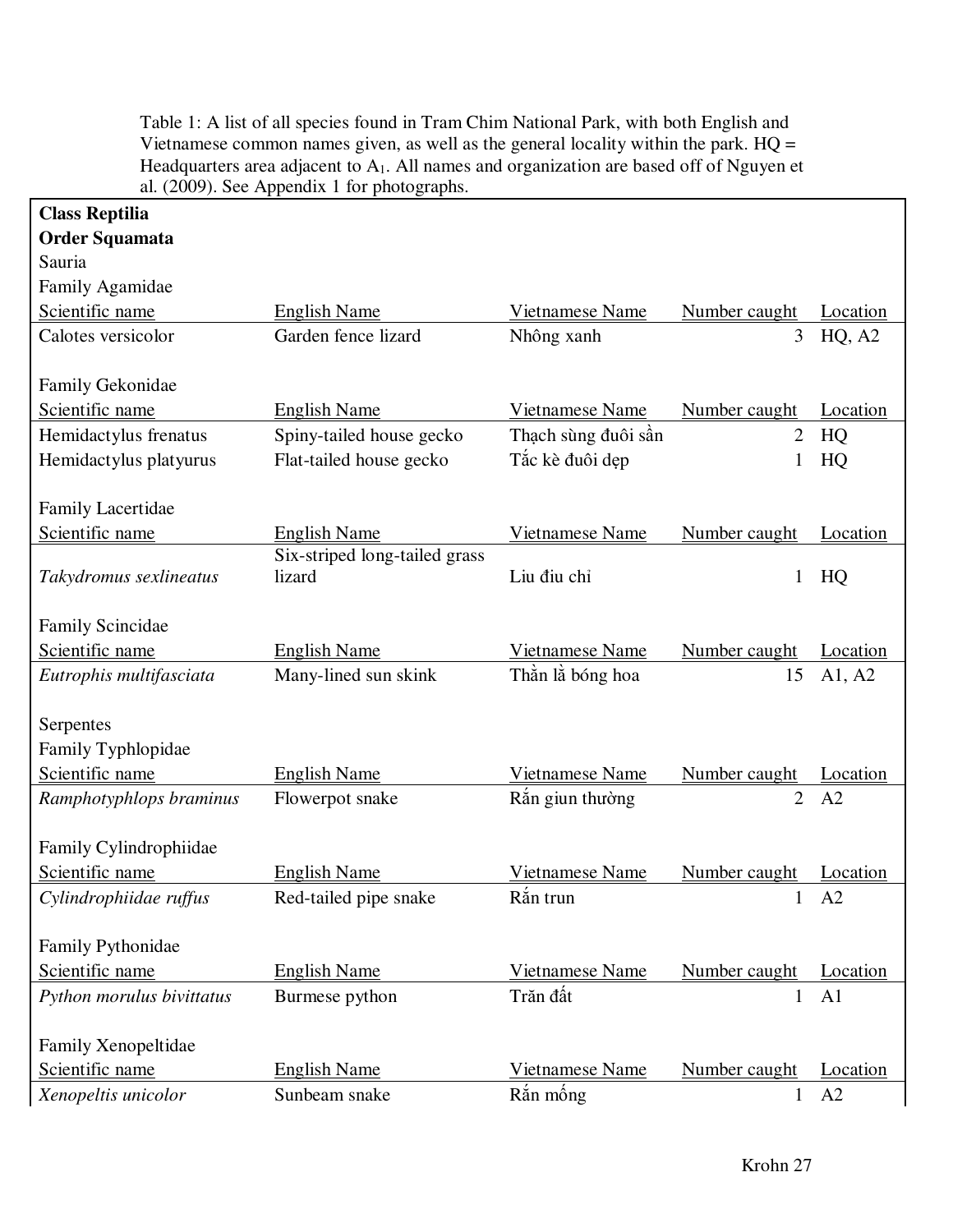| Family Colubridae           |                            |                    |                |                 |
|-----------------------------|----------------------------|--------------------|----------------|-----------------|
| Subfamily Colubrinae        |                            |                    |                |                 |
| Scientific name             | <b>English Name</b>        | Vietnamese Name    | Number caught  | Location        |
| Coelognathus flavolineatus  | Black copper rat snake     | Rån soc vang       | 1              | A2              |
| Dendrelaphis sp.            |                            |                    | 1              | A2              |
| Pytas korros                | Indochinese rat snake      | Rắn ráo thường     | $\mathbf{1}$   | A2              |
| Subfamily Homalopsinae      |                            |                    |                |                 |
| Scientific name             | <b>English Name</b>        | Vietnamese Name    | Number caught  | Location        |
| Enhydris bocourti           | Bocourt's water snake      | Rắn ri voi         | $\overline{2}$ | A1, A2          |
| Enhydris enhydris           | Rainbow water snake        | Rắn bông súng      | 6              | A1, A2          |
| Enhyris innominata          | Mekong delta water snake   | Rắn bông không tên | 1              | A2              |
| Enhydris subtaeniata        | Mekong mud snake           | Rắn bu lịch        | 1              | A2              |
| Erpeton tentaculatum        | Tentatculed snake          | Rắn râu            | $\overline{3}$ | A <sub>2</sub>  |
| Homalopsis buccata          | Puff-faced water snake     | Rắn ri cá          | 1              | A2              |
| Subfamily Natricinae        |                            |                    |                |                 |
| Scientific name             | <b>English Name</b>        | Vietnamese Name    | Number caught  | Location        |
| Xenochrophis flavipunctatus | Yellow-spotted keelback    | Rắn nước           | $\overline{3}$ | A1, A2          |
| <b>Order Testudines</b>     |                            |                    |                |                 |
| Family Geoemydidae          |                            |                    |                |                 |
| Scientific name             | <b>English Name</b>        | Vietnamese Name    | Number caught  | Location        |
| Malayemys subtrijuga        | Mekong snail-eating turtle | Rùa ba go          | 1              | Unknown         |
|                             |                            |                    |                |                 |
| <b>Class Amphbia</b>        |                            |                    |                |                 |
| <b>Order Anura</b>          |                            |                    |                |                 |
| Family Bufonidae            |                            |                    |                |                 |
| Scientific name             | <b>English Name</b>        | Vietnamese Name    | Number caught  | <b>Location</b> |
|                             |                            |                    |                | A1, HQ,         |
| Duttaphrynus melanostictus  | Asian common toad          | Cóc nhà            | 158            | A2              |
| Family Dicroglossidae       |                            |                    |                |                 |
| Scientific name             | <b>English Name</b>        | Vietnamese Name    | Number caught  | Location        |
|                             |                            |                    |                | A1, HQ,         |
| Fejervarya limnocharis      | Paddy frog                 | Ngóe               | 192            | A2              |
| Hoplobatrachus rugulosus    | Chinese bullfrog           | Éch đồng           | 5              | A1, A2          |
| Subfamily Occidozyginae     |                            |                    |                |                 |
| Scientific name             | <b>English Name</b>        | Vietnamese Name    | Number caught  | Location        |
|                             |                            |                    |                |                 |
| Occidozyga lima             | Green puddle frog          | Cóc nước sần       | $\overline{4}$ | A <sub>1</sub>  |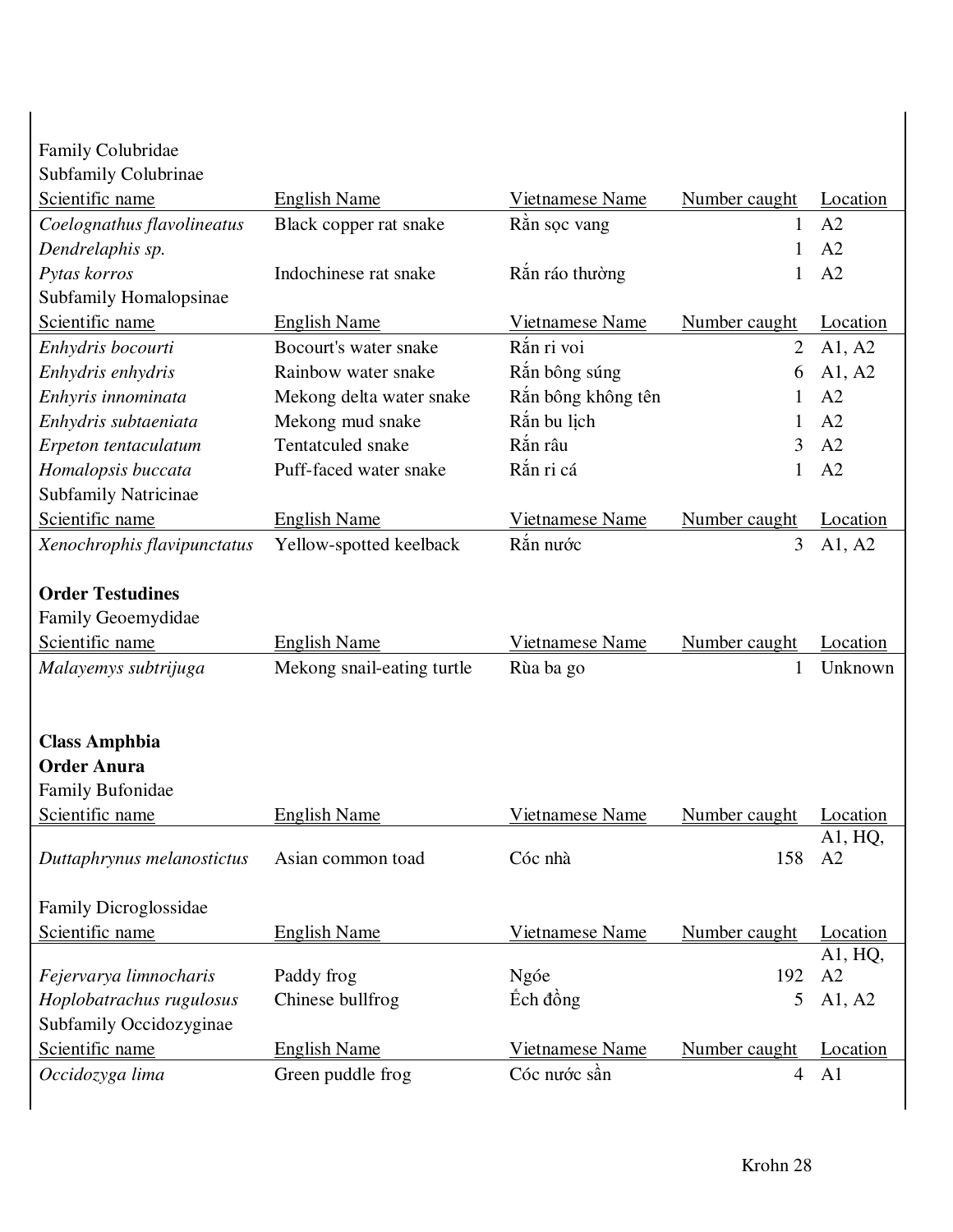| <b>Family Ranidae</b> |                  |                 |               |           |
|-----------------------|------------------|-----------------|---------------|-----------|
| Scientific name       | English Name     | Vietnamese Name | Number caught | Location  |
| Hylarana erythraea    | Green paddy frog | Chàng xanh      |               | 35 Al, A2 |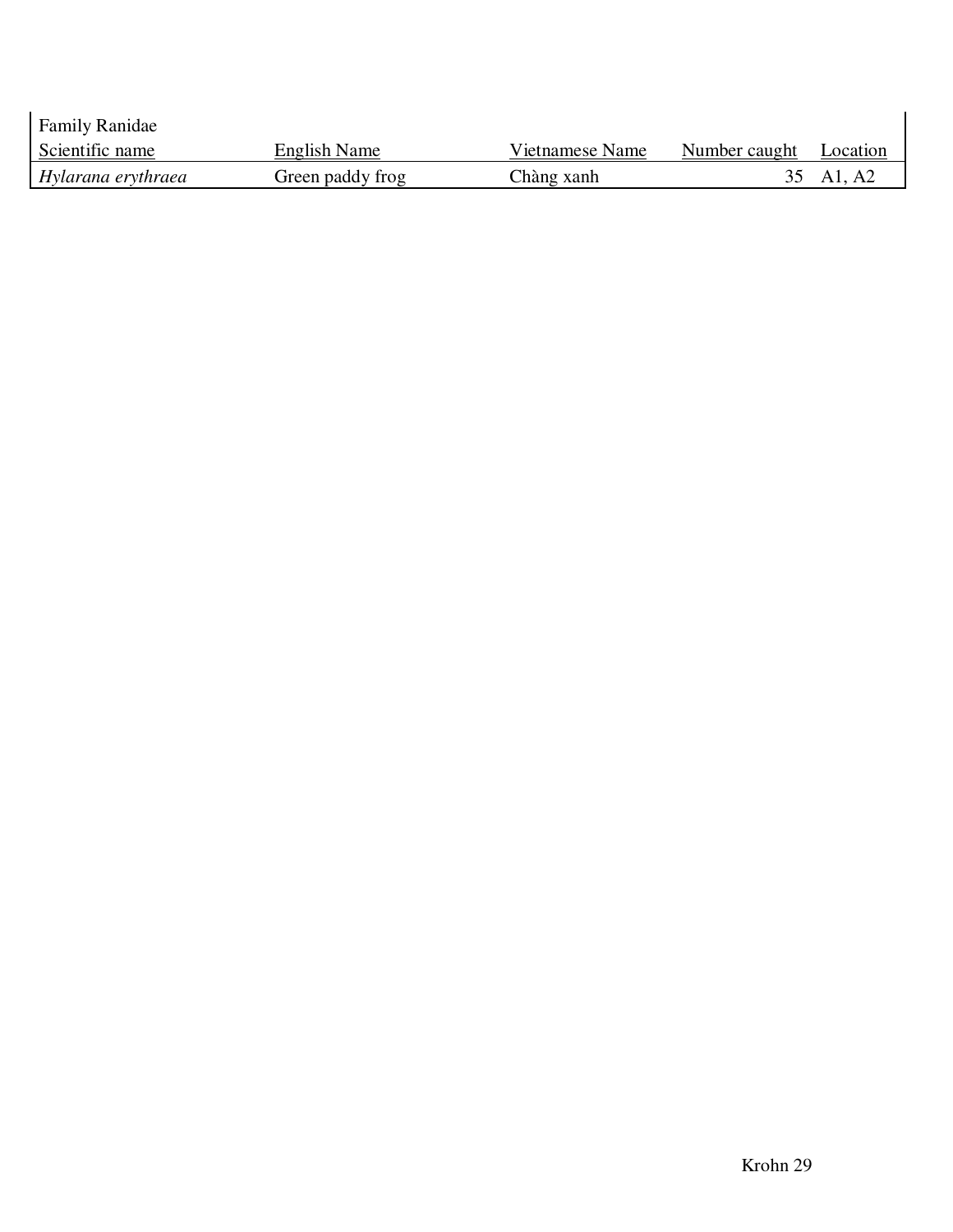#### Literature Cited

- Bain, R.H. and Q.T. Nguyen. 2004. Three new species of narrowmouth frog (Genus: *Microhyla*) from Indochina, with comments on *Microhyla annamensis* and *Microhyla palmipes*. Copeia 3: 507-524.
- Bain, R.H. and Q.T. Nguyen. 2004. Herpetofaunal diversity of Ha Giang Province in northeastern Vietnam, with descriptions of two new species. American Museum Noviates. 3453: 1-42.
- Bain, R., S.D. Biju, R. Brown, I. Das, A. Diesmos, S. Dutta, D. Gower, R. Inger, D. Iskandar, Y. Kaneko, M.W.N. Lau, M. Meegaskumbura, A. Ohler, T. Papenfus, R. Pethiyagoda, B. Stuart, M. Wilkinson and F. Xie. 2008. Chapter 7: Amphibians of the Indomalayan Realm. In: Threatened Amphbians of the World. Lynx Edicions, New York.
- Col, Jeananda. 2002. Enchanted Learning. http://www.EnchantedLearning.com Acessed 12 May 2009.
- Cox, M.J., P.P. Van Dijk, J. Nabhitabhata and K. Thirakhupt. 1998. A photographic guide to snakes and other reptiles of Peninsular Malaysia, Singapore and Thailand. New Holland Publishers, UK.
- Crosswhite, D.L., S.F. Fox and R.E. Thill. 1999. Comparison of methods for monitoring reptiles and amphibians in upland forest of the Ouachita Mountains. Proceedings of the Oklahoma Academy of Science. 79: 45-50
- Grismer, L.L, T.M. Youmans, P.L. Wood Jr. and J.L. Grismer. 2006. Checklist of the herpetofauna of the Seribuat Archipelago, West Malaysia, with comments on biogeography, natural history and adaptive types. The Raffles Bulletin of Zoology 54(1): 157-180.
- Krohn, A.K. 2008. Reptile and amphibian diversity in Oberlin, OH. Unpublished for a Systems Ecology class at Oberlin College.
- Magurran, A.E. 2004. Measuring Biological Diversity. Blackwell Publishing Ltd.: Malden, MA, USA.
- May, R.M. 1975. Patterns of species abundance and diversity. In *Ecology and evolution of communities* (ed. M.L. Cody and J.M. Diamond), pp. 81-120. Cambridge, MA: Harvard University Press.
- Nguyen, Q.T. 2006. Herpetological collaboration in Vietnam. Proceedings of the 13th Congress of the Societas Europaea Herpetologica. 233-240